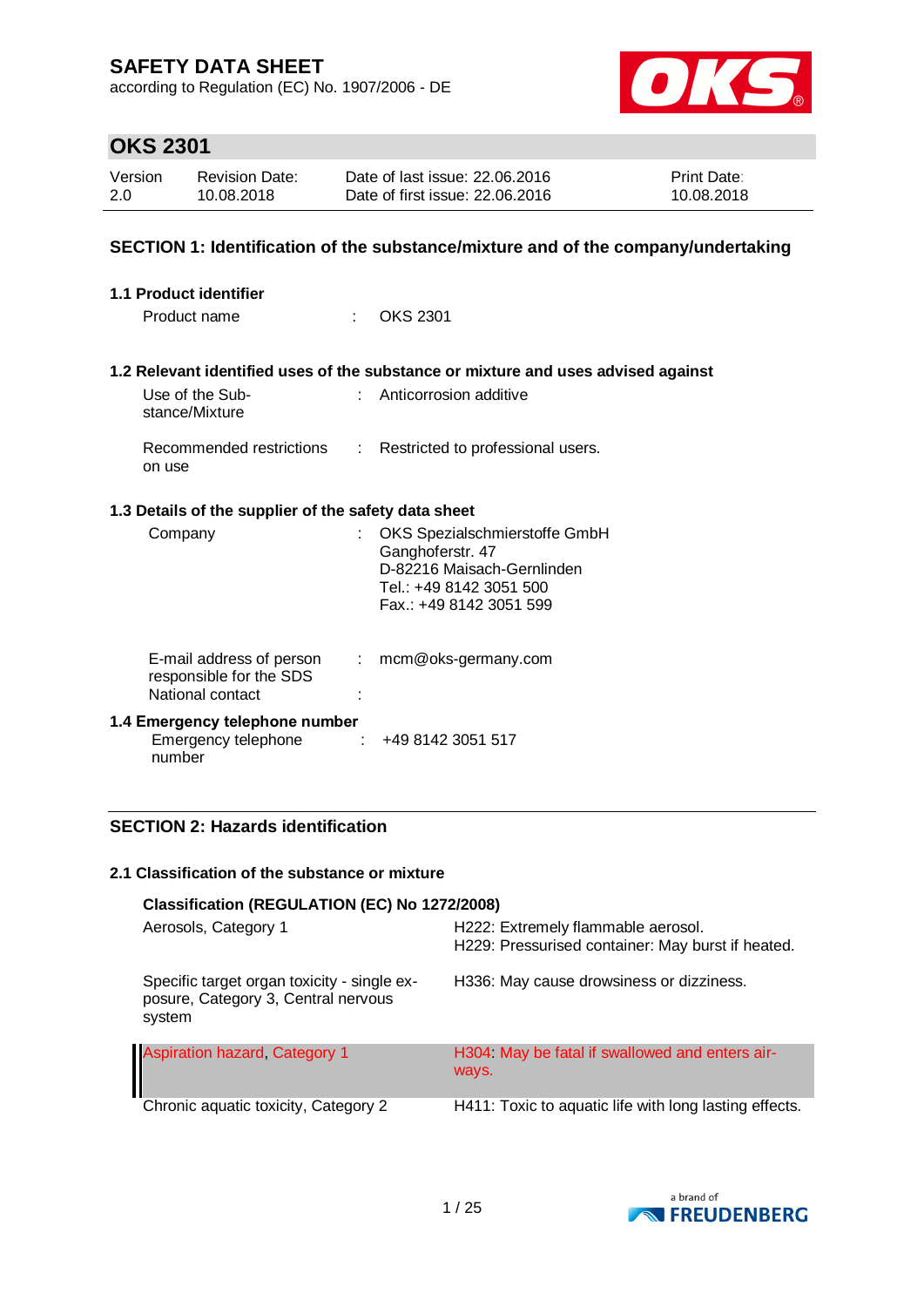according to Regulation (EC) No. 1907/2006 - DE



## **OKS 2301**

| Version | Revision Date: | Date of last issue: 22,06,2016  | <b>Print Date:</b> |
|---------|----------------|---------------------------------|--------------------|
| 2.0     | 10.08.2018     | Date of first issue: 22,06,2016 | 10.08.2018         |

### **2.2 Label elements**

| Labelling (REGULATION (EC) No 1272/2008) |  |                                                                          |                                                                                                                                                                                                                             |
|------------------------------------------|--|--------------------------------------------------------------------------|-----------------------------------------------------------------------------------------------------------------------------------------------------------------------------------------------------------------------------|
| Hazard pictograms                        |  |                                                                          |                                                                                                                                                                                                                             |
| Signal word                              |  | Danger                                                                   |                                                                                                                                                                                                                             |
| <b>Hazard statements</b>                 |  | H <sub>222</sub><br>H <sub>229</sub><br>H <sub>304</sub><br>H336<br>H411 | Extremely flammable aerosol.<br>Pressurised container: May burst if heated.<br>May be fatal if swallowed and enters air-<br>ways.<br>May cause drowsiness or dizziness.<br>Toxic to aquatic life with long lasting effects. |
| Supplemental Hazard<br><b>Statements</b> |  | <b>EUH066</b>                                                            | Repeated exposure may cause skin dry-<br>ness or cracking.                                                                                                                                                                  |
| Precautionary statements                 |  | <b>Prevention:</b>                                                       |                                                                                                                                                                                                                             |
|                                          |  | P210                                                                     | Keep away from heat, hot surfaces, sparks,<br>open flames and other ignition sources. No<br>smoking.                                                                                                                        |
|                                          |  | P211                                                                     | Do not spray on an open flame or other<br>ignition source.                                                                                                                                                                  |
|                                          |  | P <sub>251</sub><br>P273                                                 | Do not pierce or burn, even after use.<br>Avoid release to the environment.                                                                                                                                                 |
|                                          |  | <b>Response:</b>                                                         |                                                                                                                                                                                                                             |
|                                          |  | P301 + P310                                                              | IF SWALLOWED: Immediately call a<br>POISON CENTER/doctor.                                                                                                                                                                   |
|                                          |  | P331<br>P391                                                             | Do NOT induce vomiting.<br>Collect spillage.                                                                                                                                                                                |
|                                          |  | Storage:                                                                 |                                                                                                                                                                                                                             |
|                                          |  | $P410 + P412$                                                            | Protect from sunlight. Do not expose to<br>temperatures exceeding 50 °C/ 122 °F.                                                                                                                                            |

Hazardous components which must be listed on the label: Naphtha (petroleum), hydrotreated heavy; Low boiling point hydrogen treated naphtha

## **Additional Labelling**

EUH208 Contains calcium bis(dinonylnaphthalenesulphonate); Benzenesulfonic acid,

mono-C16-24-alkyl derivs., calcium salts. May produce an allergic reaction.

## **2.3 Other hazards**

This substance/mixture contains no components considered to be either persistent, bioaccumulative and toxic (PBT), or very persistent and very bioaccumulative (vPvB) at levels of 0.1% or higher.

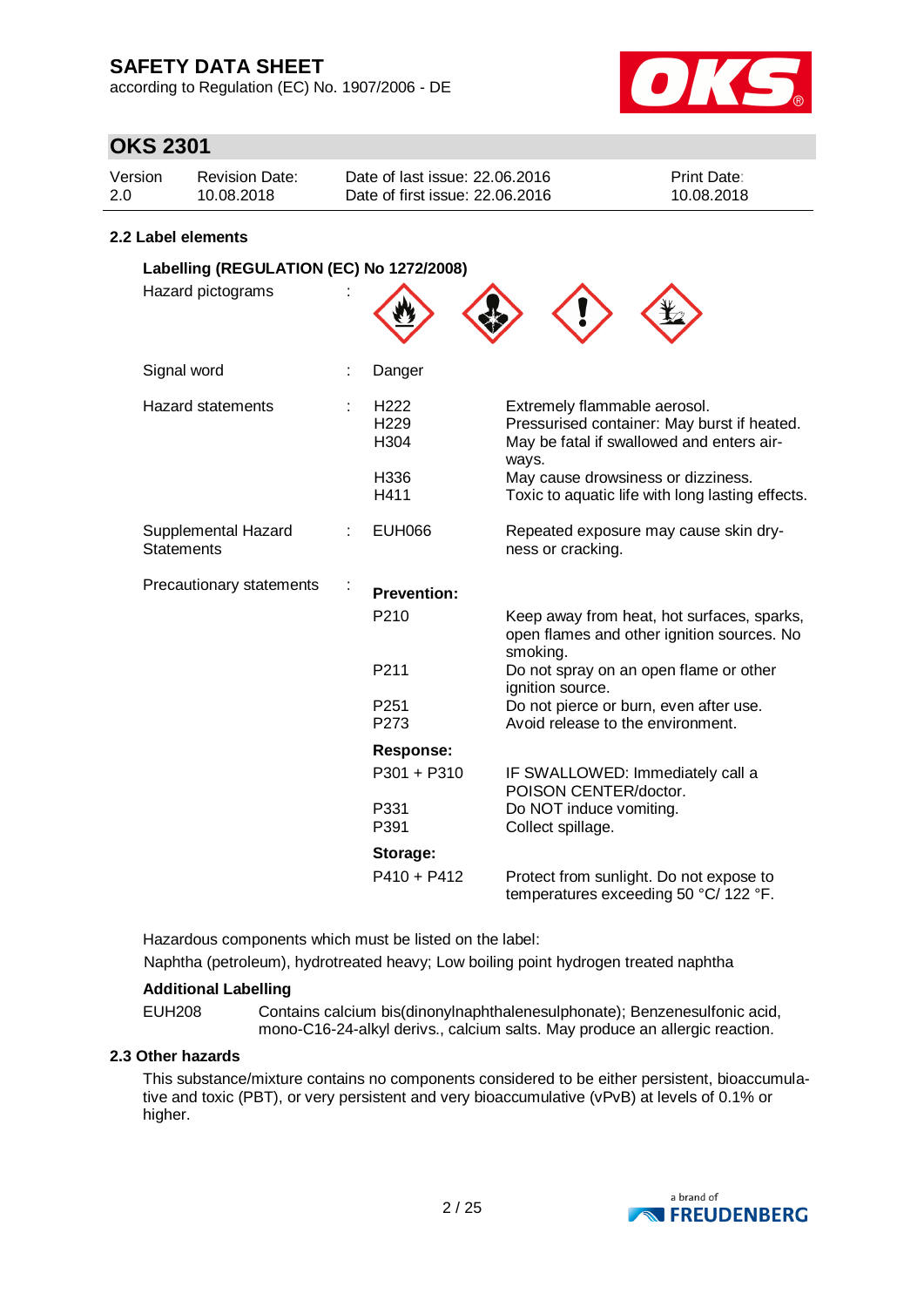according to Regulation (EC) No. 1907/2006 - DE



# **OKS 2301**

| Version | <b>Revision Date:</b> | Date of last issue: 22,06,2016  | <b>Print Date:</b> |
|---------|-----------------------|---------------------------------|--------------------|
| 2.0     | 10.08.2018            | Date of first issue: 22,06,2016 | 10.08.2018         |

## **SECTION 3: Composition/information on ingredients**

#### **3.2 Mixtures**

Chemical nature : Active substance with propellant Solvent

### **Hazardous components**

| Chemical name                                                                                       | CAS-No.<br>EC-No.<br>Index-No.<br>Registration number                     | Classification                                                                       | Concentration<br>limits<br>M-Factor<br><b>Notes</b> | Concentration<br>(% w/w) |
|-----------------------------------------------------------------------------------------------------|---------------------------------------------------------------------------|--------------------------------------------------------------------------------------|-----------------------------------------------------|--------------------------|
| Naphtha (petroleum),<br>hydrotreated heavy;<br>Low boiling point hy-<br>drogen treated naph-<br>tha | 64742-48-9<br>265-150-3<br>649-327-00-6                                   | Flam. Liq.3; H226<br>STOT SE3; H336<br>Asp. Tox.1; H304<br>Aquatic Chronic2;<br>H411 | Note P                                              | $>= 30 - 50$             |
| calcium<br>bis(dinonylnaphthalen<br>esulphonate)                                                    | 57855-77-3<br>260-991-2                                                   | Skin Irrit.2; H315<br>Eye Irrit.2; H319<br>Skin Sens.1; H317                         |                                                     | $>= 0, 1 - 1$            |
| Benzenesulfonic acid,<br>mono-C16-24-alkyl<br>derivs., calcium salts                                | 70024-69-0<br>274-263-7<br>01-2119492616-28-<br><b>XXXX</b>               | Skin Sens.1B;<br>H317                                                                | $>= 10 \%$<br>Skin Sens.1B,                         | $>= 0, 1 - 1$            |
| Substances with a workplace exposure limit :                                                        |                                                                           |                                                                                      |                                                     |                          |
| butane                                                                                              | 106-97-8<br>203-448-7<br>601-004-00-0<br>01-2119474691-32-<br><b>XXXX</b> | Flam. Gas1; H220<br>Press. GasCompr.<br>Gas; H280                                    | Note U (table<br>3.1), Note C                       | $>= 30 - 50$             |
| propane                                                                                             | 74-98-6<br>200-827-9<br>601-003-00-5<br>01-2119486944-21-<br><b>XXXX</b>  | Flam. Gas1; H220<br>Press. GasCompr.<br>Gas; H280                                    | Note U (table<br>3.1)                               | $>= 1 - 10$              |
| isobutane                                                                                           | 75-28-5                                                                   | Flam. Gas1; H220                                                                     |                                                     | $>= 1 - 10$              |

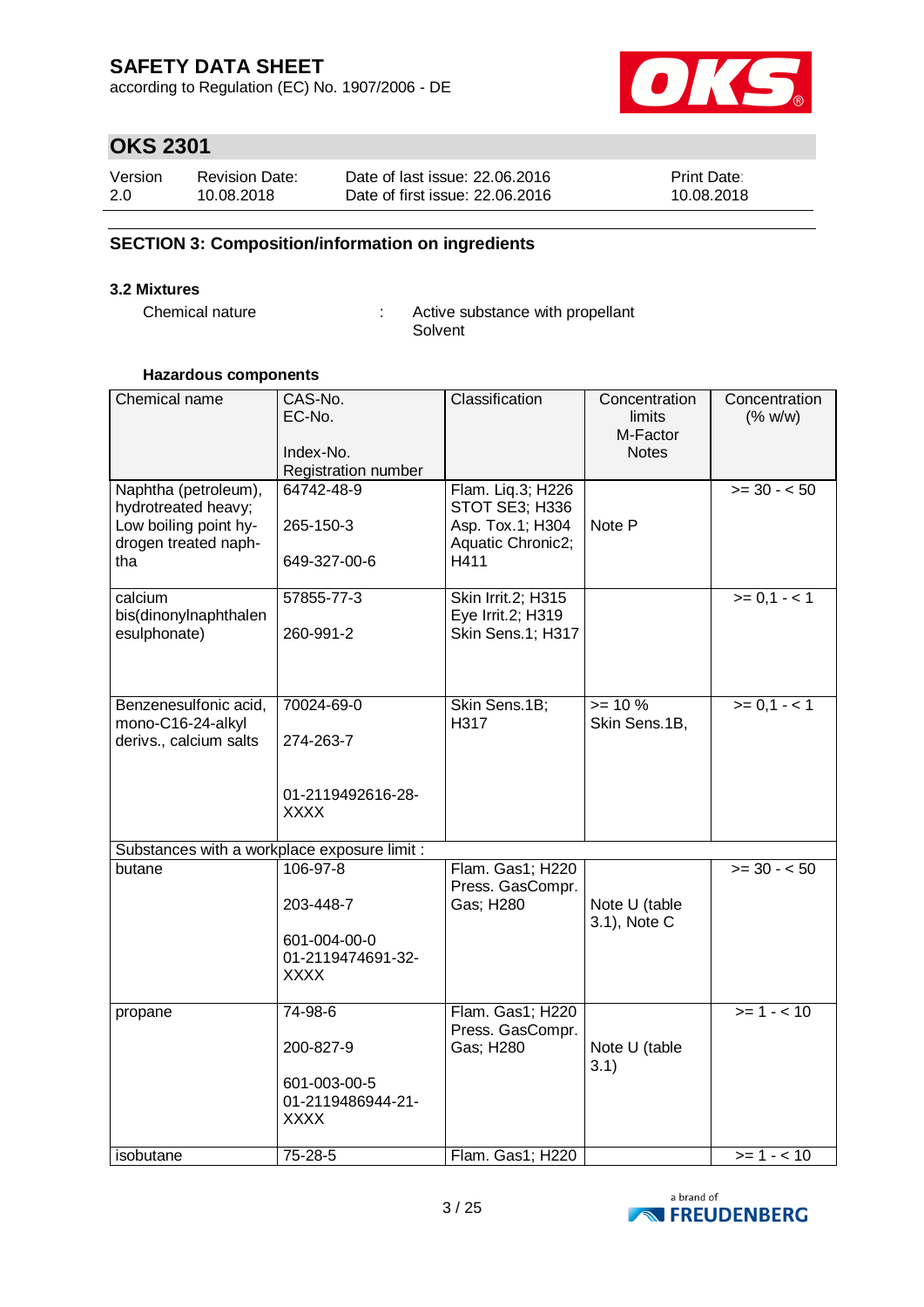according to Regulation (EC) No. 1907/2006 - DE



# **OKS 2301**

| Version<br>2.0 | <b>Revision Date:</b><br>10.08.2018 |                                          |                   | Date of last issue: 22.06.2016<br>Date of first issue: 22.06.2016 | Print Date:                   | 10.08.2018 |
|----------------|-------------------------------------|------------------------------------------|-------------------|-------------------------------------------------------------------|-------------------------------|------------|
|                |                                     | 200-857-2<br>601-004-00-0<br><b>XXXX</b> | 01-2119485395-27- | Press. GasCompr.<br>Gas; H280                                     | Note U (table<br>3.1), Note C |            |

For explanation of abbreviations see section 16.

## **SECTION 4: First aid measures**

### **4.1 Description of first aid measures**

| If inhaled              | Call a physician or poison control centre immediately.<br>Remove person to fresh air. If signs/symptoms continue, get<br>medical attention.<br>Keep patient warm and at rest.<br>If unconscious, place in recovery position and seek medical<br>advice.<br>Keep respiratory tract clear.<br>If breathing is irregular or stopped, administer artificial respira-<br>tion. |
|-------------------------|---------------------------------------------------------------------------------------------------------------------------------------------------------------------------------------------------------------------------------------------------------------------------------------------------------------------------------------------------------------------------|
| In case of skin contact | Take off all contaminated clothing immediately.<br>Get medical attention immediately if irritation develops and<br>persists.<br>Wash clothing before reuse.<br>Thoroughly clean shoes before reuse.<br>Wash skin thoroughly with soap and water or use recognized<br>skin cleanser.                                                                                       |
| In case of eye contact  | Rinse immediately with plenty of water, also under the eyelids,<br>for at least 10 minutes.<br>If easy to do, remove contact lens, if worn.<br>Seek medical advice.                                                                                                                                                                                                       |
| If swallowed            | Move the victim to fresh air.<br>If accidentally swallowed obtain immediate medical attention.<br>Keep respiratory tract clear.<br>Do NOT induce vomiting.<br>Rinse mouth with water.<br>Aspiration hazard if swallowed - can enter lungs and cause<br>damage.                                                                                                            |

## **4.2 Most important symptoms and effects, both acute and delayed**

| Symptoms | Inhalation may provoke the following symptoms: |
|----------|------------------------------------------------|
|          | Unconsciousness                                |
|          | <b>Dizziness</b>                               |
|          | <b>Drowsiness</b>                              |

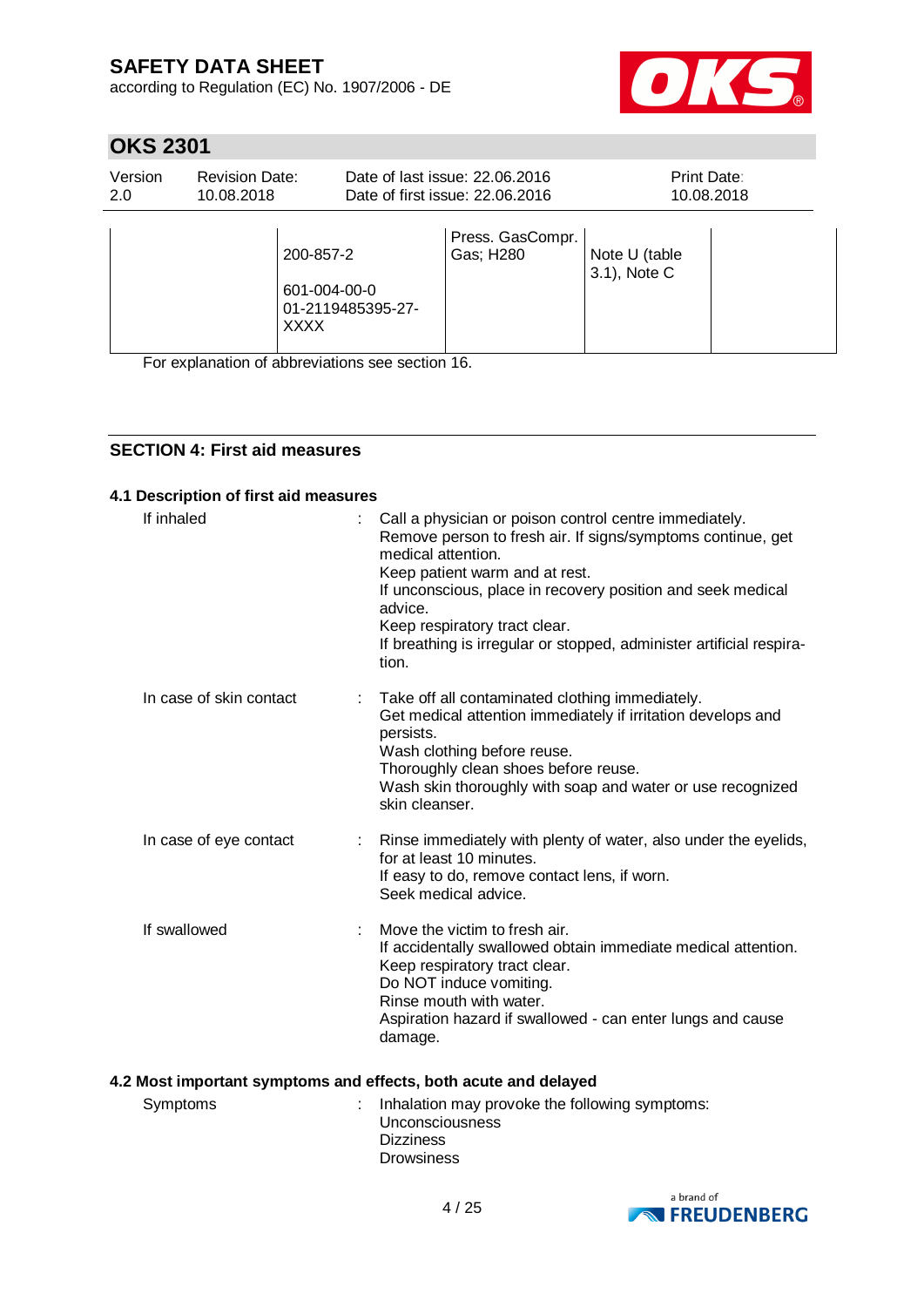according to Regulation (EC) No. 1907/2006 - DE



# **OKS 2301**

| Version<br>2.0 | <b>Revision Date:</b><br>10.08.2018                       |    | Date of last issue: 22.06.2016<br>Date of first issue: 22,06,2016                                                                                                                                                | Print Date:<br>10.08.2018 |
|----------------|-----------------------------------------------------------|----|------------------------------------------------------------------------------------------------------------------------------------------------------------------------------------------------------------------|---------------------------|
|                |                                                           |    | Headache<br>Nausea<br><b>Tiredness</b><br>Skin contact may provoke the following symptoms:<br>Erythema<br>Allergic appearance                                                                                    |                           |
|                |                                                           |    | Aspiration may cause pulmonary oedema and pneumonitis.                                                                                                                                                           |                           |
| <b>Risks</b>   |                                                           |    | Central nervous system depression<br>Can be absorbed through skin.<br>Risk of product entering the lungs on vomiting after ingestion.<br>Health injuries may be delayed.<br>May cause an allergic skin reaction. |                           |
|                |                                                           |    | 4.3 Indication of any immediate medical attention and special treatment needed                                                                                                                                   |                           |
|                | Treatment                                                 |    | The first aid procedure should be established in consultation<br>with the doctor responsible for industrial medicine.<br>Treat symptomatically.                                                                  |                           |
|                | <b>SECTION 5: Firefighting measures</b>                   |    |                                                                                                                                                                                                                  |                           |
|                |                                                           |    |                                                                                                                                                                                                                  |                           |
|                | 5.1 Extinguishing media<br>Suitable extinguishing media : |    | ABC powder                                                                                                                                                                                                       |                           |
|                | Unsuitable extinguishing<br>media                         | ÷. | High volume water jet                                                                                                                                                                                            |                           |

## **5.2 Special hazards arising from the substance or mixture**

| Specific hazards during fire-<br>fighting          | ÷ | Fire may cause evolution of:<br>Carbon oxides                                                                                                                                                                                                                    |
|----------------------------------------------------|---|------------------------------------------------------------------------------------------------------------------------------------------------------------------------------------------------------------------------------------------------------------------|
|                                                    |   | Fire Hazard<br>Do not let product enter drains.<br>Contains gas under pressure; may explode if heated.<br>Beware of vapours accumulating to form explosive concentra-<br>tions. Vapours can accumulate in low areas.                                             |
| 5.3 Advice for firefighters                        |   |                                                                                                                                                                                                                                                                  |
| Special protective equipment :<br>for firefighters |   | In the event of fire, wear self-contained breathing apparatus.<br>Use personal protective equipment. In the case of respirable<br>dust and/or fumes, use self-contained breathing apparatus.<br>Exposure to decomposition products may be a hazard to<br>health. |
| Further information                                |   | Standard procedure for chemical fires.<br>Collect contaminated fire extinguishing water separately. This<br>must not be discharged into drains.                                                                                                                  |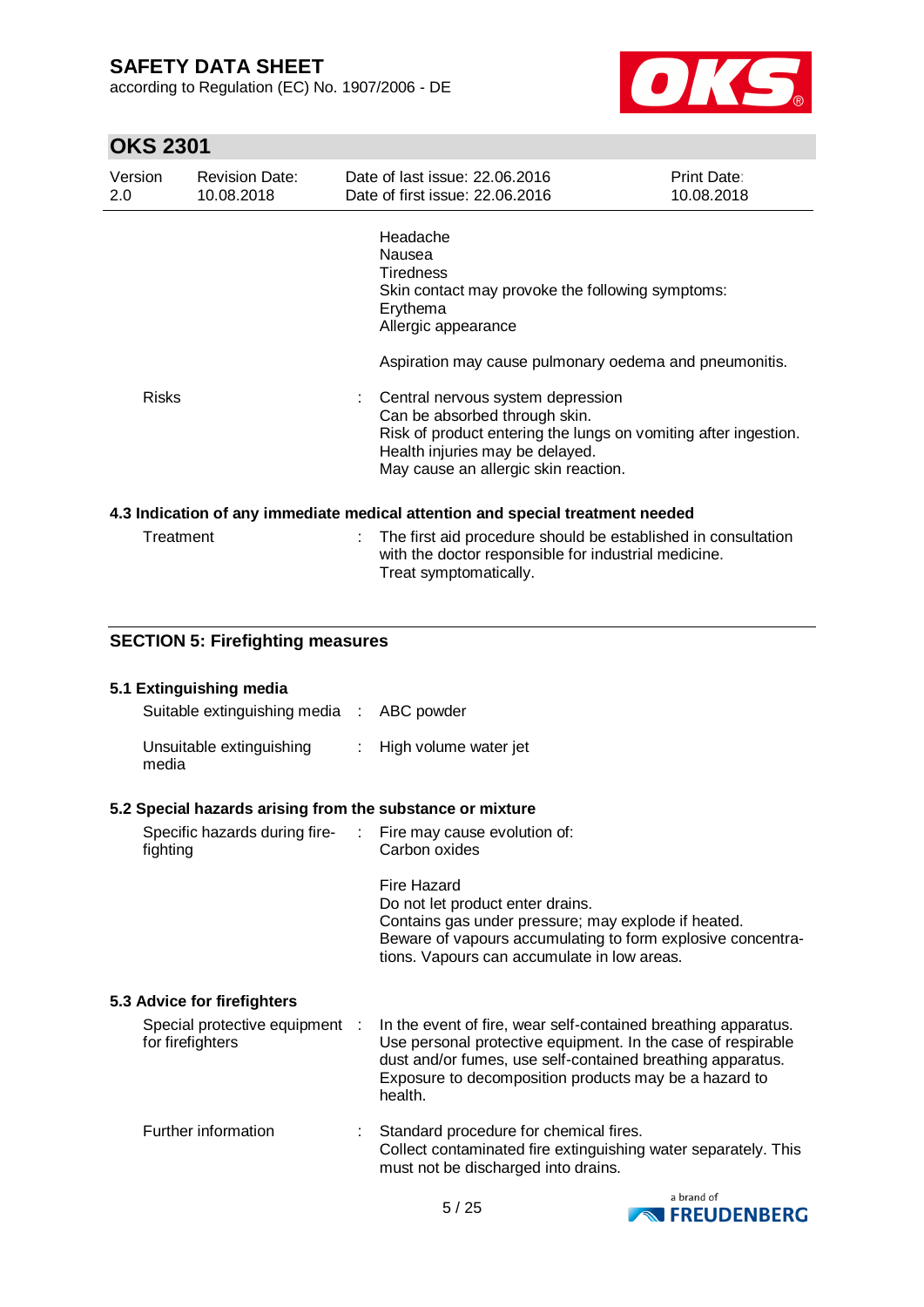according to Regulation (EC) No. 1907/2006 - DE



# **OKS 2301**

| Version | <b>Revision Date:</b> | Date of last issue: 22,06,2016  | <b>Print Date:</b> |
|---------|-----------------------|---------------------------------|--------------------|
| 2.0     | 10.08.2018            | Date of first issue: 22.06.2016 | 10.08.2018         |

Cool containers/tanks with water spray.

### **SECTION 6: Accidental release measures**

## **6.1 Personal precautions, protective equipment and emergency procedures**

| Personal precautions | : Evacuate personnel to safe areas.                        |
|----------------------|------------------------------------------------------------|
|                      | Ensure adequate ventilation.                               |
|                      | Remove all sources of ignition.                            |
|                      | Do not breathe vapours or spray mist.                      |
|                      | Do not breathe dust/ fume/ gas/ mist/ vapours/ spray.      |
|                      | Refer to protective measures listed in sections 7 and 8.   |
|                      | Only qualified personnel equipped with suitable protective |
|                      | equipment may intervene.                                   |
|                      |                                                            |

### **6.2 Environmental precautions**

### **6.3 Methods and material for containment and cleaning up**

| Methods for cleaning up |  | : Contain spillage, and then collect with non-combustible ab-<br>sorbent material, (e.g. sand, earth, diatomaceous earth, ver-<br>miculite) and place in container for disposal according to local<br>/ national regulations (see section 13).<br>Keep in suitable, closed containers for disposal.<br>Non-sparking tools should be used. |
|-------------------------|--|-------------------------------------------------------------------------------------------------------------------------------------------------------------------------------------------------------------------------------------------------------------------------------------------------------------------------------------------|
|-------------------------|--|-------------------------------------------------------------------------------------------------------------------------------------------------------------------------------------------------------------------------------------------------------------------------------------------------------------------------------------------|

### **6.4 Reference to other sections**

For personal protection see section 8.

## **SECTION 7: Handling and storage**

#### **7.1 Precautions for safe handling**

| Advice on safe handling | Do not use in areas without adequate ventilation.<br>Do not breathe vapours or spray mist. |
|-------------------------|--------------------------------------------------------------------------------------------|
|                         | In case of insufficient ventilation, wear suitable respiratory<br>equipment.               |
|                         | Avoid contact with skin and eyes.                                                          |
|                         | For personal protection see section 8.                                                     |
|                         | Keep away from fire, sparks and heated surfaces.                                           |
|                         | Persons with a history of skin sensitisation problems or asth-                             |
|                         | ma, allergies, chronic or recurrent respiratory disease should                             |
|                         | not be employed in any process in which this mixture is being<br>used.                     |
|                         | Smoking, eating and drinking should be prohibited in the ap-                               |

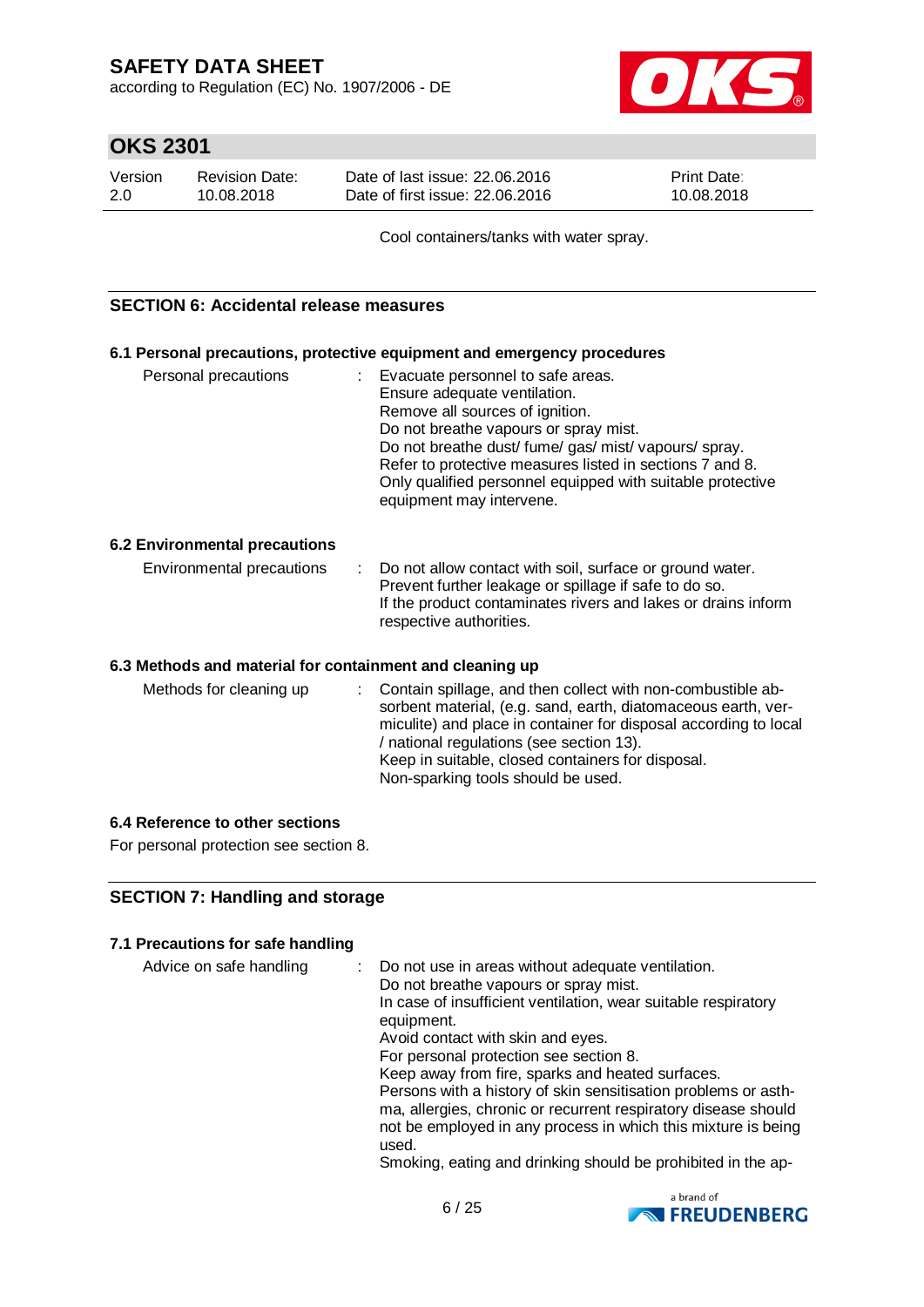according to Regulation (EC) No. 1907/2006 - DE



# **OKS 2301**

| Version<br>2.0                                   |  | <b>Revision Date:</b><br>10.08.2018        |                                                                                                                                                                                                                                                                                | Date of last issue: 22.06.2016<br>Date of first issue: 22.06.2016                                                                                                                                                                                                                                                                                                                                                                                                                           | Print Date:<br>10.08.2018 |
|--------------------------------------------------|--|--------------------------------------------|--------------------------------------------------------------------------------------------------------------------------------------------------------------------------------------------------------------------------------------------------------------------------------|---------------------------------------------------------------------------------------------------------------------------------------------------------------------------------------------------------------------------------------------------------------------------------------------------------------------------------------------------------------------------------------------------------------------------------------------------------------------------------------------|---------------------------|
|                                                  |  |                                            |                                                                                                                                                                                                                                                                                | plication area.<br>Wash hands and face before breaks and immediately after<br>handling the product.<br>Do not get in eyes or mouth or on skin.<br>Do not get on skin or clothing.<br>Do not ingest.<br>Do not use sparking tools.<br>These safety instructions also apply to empty packaging which<br>may still contain product residues.<br>Pressurized container: protect from sunlight and do not ex-<br>pose to temperatures exceeding 50 °C. Do not pierce or burn,<br>even after use. |                           |
|                                                  |  | Hygiene measures                           |                                                                                                                                                                                                                                                                                | Wash face, hands and any exposed skin thoroughly after<br>handling.                                                                                                                                                                                                                                                                                                                                                                                                                         |                           |
|                                                  |  |                                            |                                                                                                                                                                                                                                                                                | 7.2 Conditions for safe storage, including any incompatibilities                                                                                                                                                                                                                                                                                                                                                                                                                            |                           |
| Requirements for storage<br>areas and containers |  |                                            | BEWARE: Aerosol is pressurized. Keep away from direct sun<br>exposure and temperatures over 50 °C. Do not open by force<br>or throw into fire even after use. Do not spray on flames or<br>red-hot objects. Store in accordance with the particular na-<br>tional regulations. |                                                                                                                                                                                                                                                                                                                                                                                                                                                                                             |                           |
|                                                  |  | Storage class (TRGS 510)                   | ÷.                                                                                                                                                                                                                                                                             | 2B, Aerosol cans and lighters                                                                                                                                                                                                                                                                                                                                                                                                                                                               |                           |
|                                                  |  | 7.3 Specific end use(s)<br>Specific use(s) |                                                                                                                                                                                                                                                                                | Consult the technical guidelines for the use of this sub-<br>stance/mixture.                                                                                                                                                                                                                                                                                                                                                                                                                |                           |

## **SECTION 8: Exposure controls/personal protection**

### **8.1 Control parameters**

## **Occupational Exposure Limits**

| Components                                                                                               | CAS-No.    | Value type (Form<br>of exposure) | Control parameters                                                                                                                | <b>Basis</b>                     |
|----------------------------------------------------------------------------------------------------------|------------|----------------------------------|-----------------------------------------------------------------------------------------------------------------------------------|----------------------------------|
| Naphtha (petro-<br>leum), hydro-<br>treated heavy; Low<br>boiling point hy-<br>drogen treated<br>naphtha | 64742-48-9 | AGW                              | 1.500 mg/m3                                                                                                                       | DE TRGS<br>900<br>$(2009-02-16)$ |
| Peak-limit: excur-<br>sion factor (catego-<br>ry)                                                        | 2; (II)    |                                  |                                                                                                                                   |                                  |
| Further information                                                                                      |            |                                  | Group exposure limit for hydrocarbon solvent mixtures, Commission for dan-<br>gerous substances, See also No. 2.9 of the TRGS 900 |                                  |
|                                                                                                          |            | AGW                              | 600 mg/m3                                                                                                                         | DE TRGS                          |

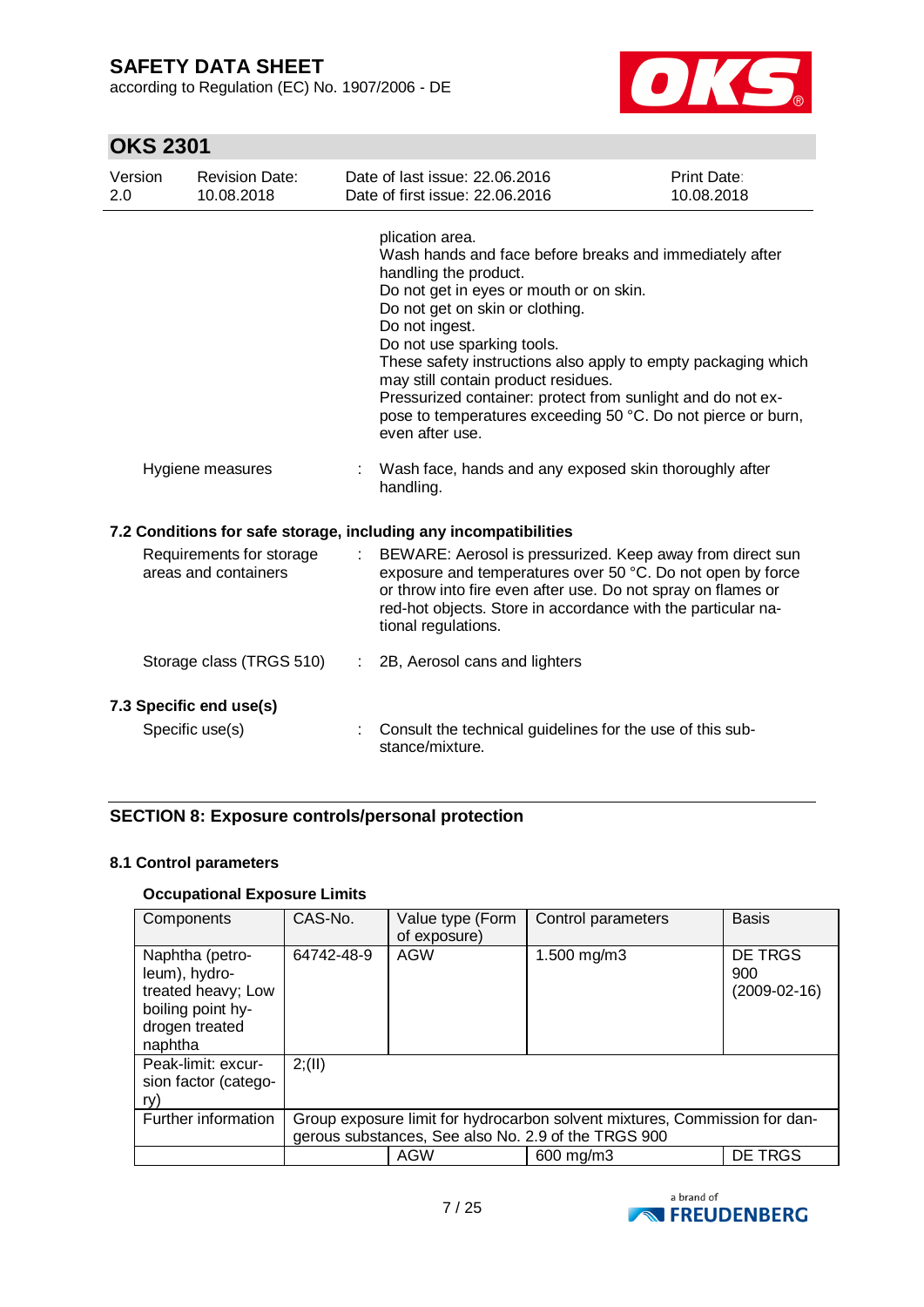according to Regulation (EC) No. 1907/2006 - DE



# **OKS 2301**

| Version<br>2.0 | <b>Revision Date:</b><br>10.08.2018        |          | Date of last issue: 22.06.2016<br>Date of first issue: 22.06.2016 |                                                     | Print Date:<br>10.08.2018                                                  |                                      |
|----------------|--------------------------------------------|----------|-------------------------------------------------------------------|-----------------------------------------------------|----------------------------------------------------------------------------|--------------------------------------|
|                |                                            |          |                                                                   |                                                     | 900                                                                        | $(2009-02-16)$                       |
| ry)            | Peak-limit: excur-<br>sion factor (catego- | 2; (II)  |                                                                   |                                                     |                                                                            |                                      |
|                | Further information                        |          |                                                                   | gerous substances, See also No. 2.9 of the TRGS 900 | Group exposure limit for hydrocarbon solvent mixtures, Commission for dan- |                                      |
| butane         |                                            | 106-97-8 | <b>AGW</b>                                                        | 1.000 ppm<br>2.400 mg/m3                            | 900                                                                        | <b>DE TRGS</b><br>$(2006 - 01 - 01)$ |
| ry)            | Peak-limit: excur-<br>sion factor (catego- | 4; (II)  |                                                                   |                                                     |                                                                            |                                      |
|                | Further information                        |          | for the health (MAK-commission).                                  |                                                     | Senate commission for the review of compounds at the work place dangerous  |                                      |
| propane        |                                            | 74-98-6  | <b>AGW</b>                                                        | 1.000 ppm<br>1.800 mg/m3                            | 900                                                                        | <b>DE TRGS</b><br>$(2006 - 01 - 01)$ |
| ry)            | Peak-limit: excur-<br>sion factor (catego- | 4(11)    |                                                                   |                                                     |                                                                            |                                      |
|                | Further information                        |          | for the health (MAK-commission).                                  |                                                     | Senate commission for the review of compounds at the work place dangerous  |                                      |
| isobutane      |                                            | 75-28-5  | <b>AGW</b>                                                        | 1.000 ppm<br>2.400 mg/m3                            | 900                                                                        | <b>DE TRGS</b><br>$(2006 - 01 - 01)$ |
| ry)            | Peak-limit: excur-<br>sion factor (catego- | 4; (II)  |                                                                   |                                                     |                                                                            |                                      |
|                | Further information                        |          | for the health (MAK-commission).                                  |                                                     | Senate commission for the review of compounds at the work place dangerous  |                                      |

### **Derived No Effect Level (DNEL) according to Regulation (EC) No. 1907/2006:**

| Substance name                                   | End Use | Exposure routes | Potential health ef-<br>fects | Value                   |
|--------------------------------------------------|---------|-----------------|-------------------------------|-------------------------|
| calcium<br>bis(dinonylnaphthalen<br>esulphonate) | Workers | Inhalation      | Long-term systemic<br>effects | $2,23 \,\mathrm{mg/m3}$ |
|                                                  | Workers | Skin contact    | Long-term systemic<br>effects | $0,32$ mg/kg            |

### **Predicted No Effect Concentration (PNEC) according to Regulation (EC) No. 1907/2006:**

| Substance name                                           | <b>Environmental Compartment</b>                          | Value               |
|----------------------------------------------------------|-----------------------------------------------------------|---------------------|
| calcium<br>bis(dinonylnaphthalenesulphonat<br>$\epsilon$ | Fresh water                                               | $0,27 \text{ mg/l}$ |
|                                                          | Marine water                                              | $0,027$ mg/l        |
|                                                          | Intermittent use/release                                  | $2,7$ mg/l          |
|                                                          | Microbiological Activity in Sewage Treat-<br>ment Systems | $10$ mg/l           |

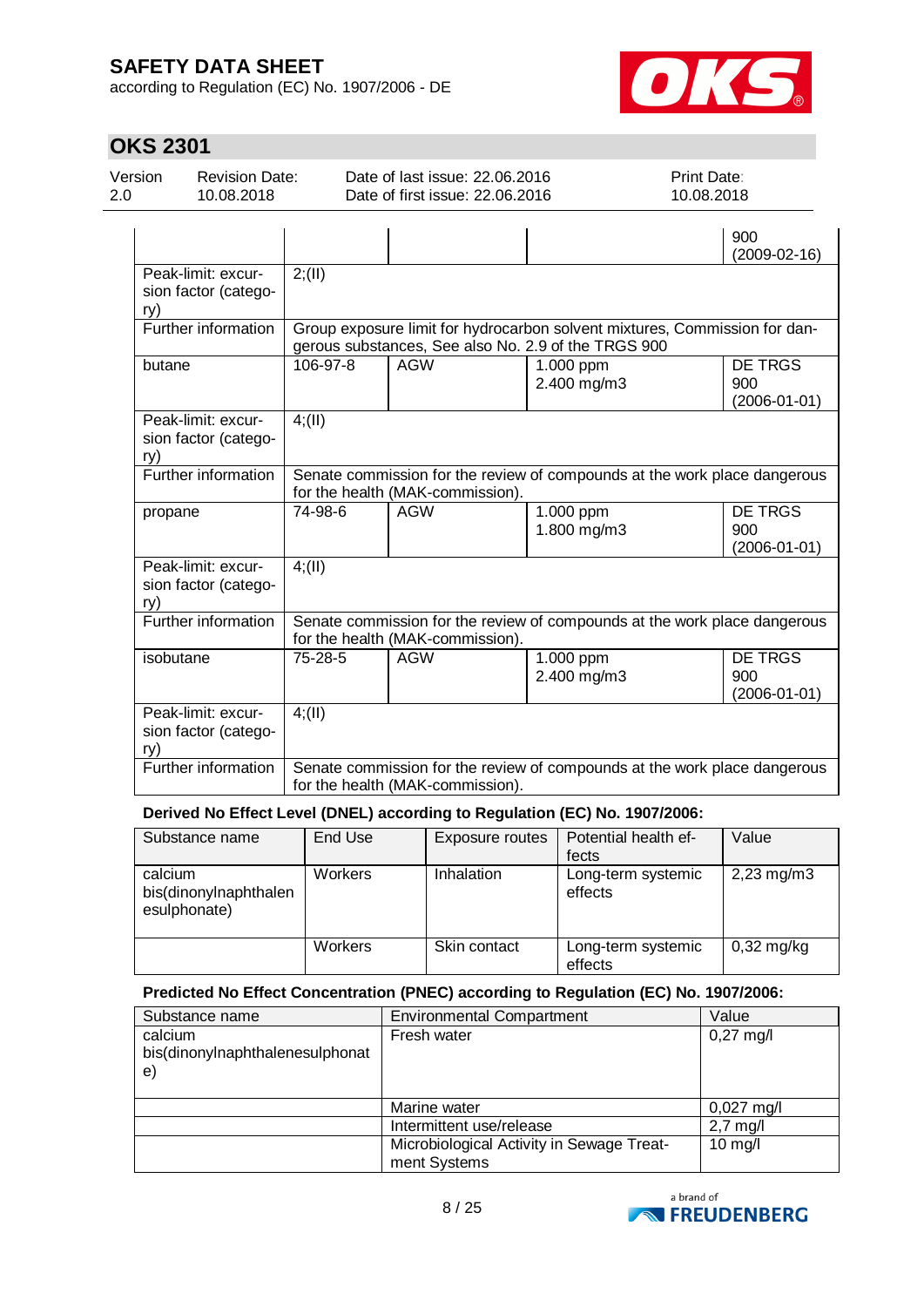according to Regulation (EC) No. 1907/2006 - DE



# **OKS 2301**

| Version | <b>Revision Date:</b> | Date of last issue: 22,06,2016  | <b>Print Date:</b> |
|---------|-----------------------|---------------------------------|--------------------|
| 2.0     | 10.08.2018            | Date of first issue: 22.06.2016 | 10.08.2018         |
|         |                       |                                 |                    |

| Fresh water sediment | 4.69 ma/ka    |
|----------------------|---------------|
| Marine sediment      | $0,469$ mg/kg |
| Soil                 | $0,936$ mg/kg |

#### **8.2 Exposure controls**

#### **Engineering measures**

Use only in an area equipped with explosion proof exhaust ventilation. Handle only in a place equipped with local exhaust (or other appropriate exhaust).

| Personal protective equipment                   |    |                                                                                                                                                                                                                                                                                                                                       |
|-------------------------------------------------|----|---------------------------------------------------------------------------------------------------------------------------------------------------------------------------------------------------------------------------------------------------------------------------------------------------------------------------------------|
| Eye protection                                  |    | Safety glasses with side-shields conforming to EN166                                                                                                                                                                                                                                                                                  |
| Hand protection<br>Material<br>Protective index | ÷. | Nitrile rubber<br>Class 1                                                                                                                                                                                                                                                                                                             |
| Remarks                                         |    | Wear protective gloves. The selected protective gloves have<br>to satisfy the specifications of EU Directive 89/686/EEC and<br>the standard EN 374 derived from it. The break through time<br>depends amongst other things on the material, the thickness<br>and the type of glove and therefore has to be measured for<br>each case. |
| Respiratory protection                          |    | Use respiratory protection unless adequate local exhaust<br>ventilation is provided or exposure assessment demonstrates<br>that exposures are within recommended exposure guidelines.<br>Short term only                                                                                                                              |
| Filter type                                     |    | Filter type A-P                                                                                                                                                                                                                                                                                                                       |
| Protective measures                             |    | The type of protective equipment must be selected according<br>to the concentration and amount of the dangerous substance<br>at the specific workplace.<br>Choose body protection in relation to its type, to the concen-<br>tration and amount of dangerous substances, and to the spe-<br>cific work-place.                         |

## **SECTION 9: Physical and chemical properties**

#### **9.1 Information on basic physical and chemical properties**

| Appearance      | : aerosol         |
|-----------------|-------------------|
| Colour          | green             |
| Odour           | characteristic    |
| Odour Threshold | No data available |

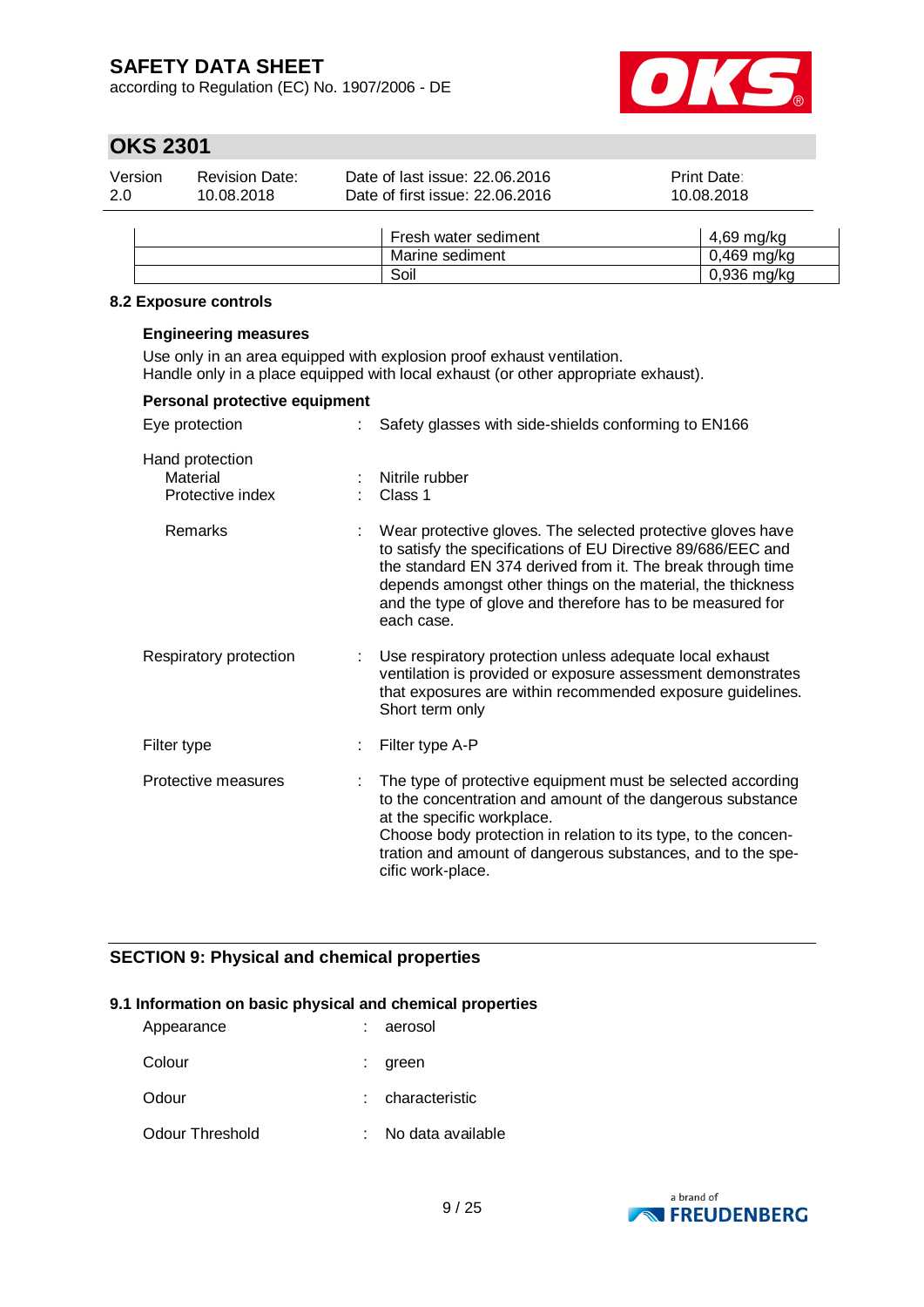according to Regulation (EC) No. 1907/2006 - DE



| Version<br>2.0 |                     | <b>Revision Date:</b><br>10.08.2018 |           | Date of last issue: 22.06.2016<br>Date of first issue: 22.06.2016 | Print Date:<br>10.08.2018 |
|----------------|---------------------|-------------------------------------|-----------|-------------------------------------------------------------------|---------------------------|
|                |                     |                                     |           |                                                                   |                           |
|                | pH                  |                                     | ÷         | Not applicable                                                    |                           |
|                |                     | Melting point/range                 |           | No data available                                                 |                           |
|                |                     | Boiling point/boiling range         |           | $-161 °C$<br>(1.013 hPa)                                          |                           |
|                | Flash point         |                                     | ÷         | $-60 °C$<br>Method: Abel-Pensky                                   |                           |
|                |                     | Evaporation rate                    |           | No data available                                                 |                           |
|                |                     | Flammability (solid, gas)           | ÷         | Not applicable                                                    |                           |
|                |                     | Upper explosion limit               | ÷.        | 10,9 %(V)                                                         |                           |
|                |                     | Lower explosion limit               |           | $0,6\%$ (V)                                                       |                           |
|                |                     | Vapour pressure                     |           | 3.700 hPa (20 °C)                                                 |                           |
|                |                     | Relative vapour density             | ÷         | No data available                                                 |                           |
|                | Density             |                                     |           | 0,67 g/cm3<br>(20 °C)                                             |                           |
|                | <b>Bulk density</b> |                                     |           | No data available                                                 |                           |
|                | Solubility(ies)     | Water solubility                    |           | insoluble                                                         |                           |
|                |                     | Solubility in other solvents        | $\sim 10$ | No data available                                                 |                           |
|                | octanol/water       | Partition coefficient: n-           | ÷.        | No data available                                                 |                           |
|                |                     | Auto-ignition temperature           |           | No data available                                                 |                           |
|                |                     | Decomposition temperature           |           | No data available                                                 |                           |
|                | Viscosity           | Viscosity, dynamic                  |           | No data available                                                 |                           |
|                |                     | Viscosity, kinematic                |           | $<$ 20,5 mm2/s (40 °C)                                            |                           |
|                |                     | <b>Explosive properties</b>         |           | Not explosive                                                     |                           |
|                |                     | Oxidizing properties                |           | No data available                                                 |                           |
|                |                     | 9.2 Other information               |           |                                                                   |                           |
|                |                     | Sublimation point                   |           | No data available                                                 |                           |

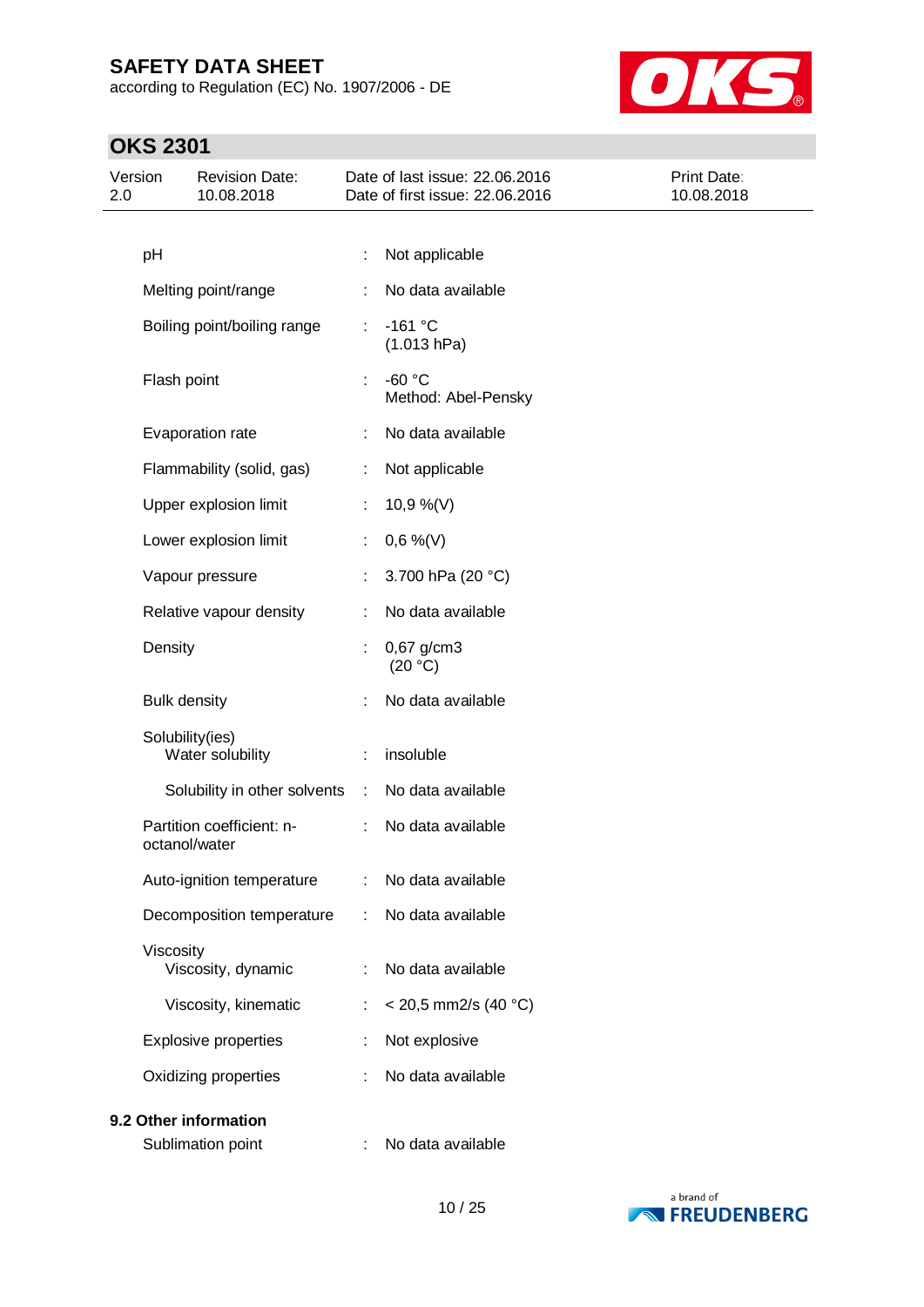according to Regulation (EC) No. 1907/2006 - DE



## **OKS 2301**

| Version<br>2.0 | <b>Revision Date:</b><br>10.08.2018 | Date of last issue: 22.06.2016<br>Date of first issue: 22.06.2016 | <b>Print Date:</b><br>10.08.2018 |
|----------------|-------------------------------------|-------------------------------------------------------------------|----------------------------------|
|                | Metal corrosion rate                | : Not corrosive to metals                                         |                                  |
|                | Self-ignition                       | No data available                                                 |                                  |

## **SECTION 10: Stability and reactivity**

#### **10.1 Reactivity**

No hazards to be specially mentioned.

#### **10.2 Chemical stability**

Stable under normal conditions.

#### **10.3 Possibility of hazardous reactions**

Hazardous reactions : No dangerous reaction known under conditions of normal use.

#### **10.4 Conditions to avoid**

Conditions to avoid : Heat, flames and sparks.

### **10.5 Incompatible materials**

Materials to avoid : Oxidizing agents

### **10.6 Hazardous decomposition products**

No decomposition if stored and applied as directed.

## **SECTION 11: Toxicological information**

### **11.1 Information on toxicological effects**

### **Acute toxicity**

| <b>Product:</b> |  |
|-----------------|--|
|                 |  |

| Acute oral toxicity       | : Remarks: Effects due to ingestion may include:                                                                                                                             |
|---------------------------|------------------------------------------------------------------------------------------------------------------------------------------------------------------------------|
|                           | Symptoms: Central nervous system depression                                                                                                                                  |
| Acute inhalation toxicity | : Remarks: Respiration of solvent vapour may cause dizziness.                                                                                                                |
|                           | Symptoms: Inhalation may provoke the following symptoms:,<br>Respiratory disorder, Dizziness, Drowsiness, Vomiting, Fati-<br>que, Vertigo, Central nervous system depression |
| Acute dermal toxicity     | Remarks: Prolonged or repeated skin contact with liquid may<br>cause defatting resulting in drying, redness and possible blis-<br>tering.                                    |
|                           | Symptoms: Redness, Local irritation, Skin disorders                                                                                                                          |

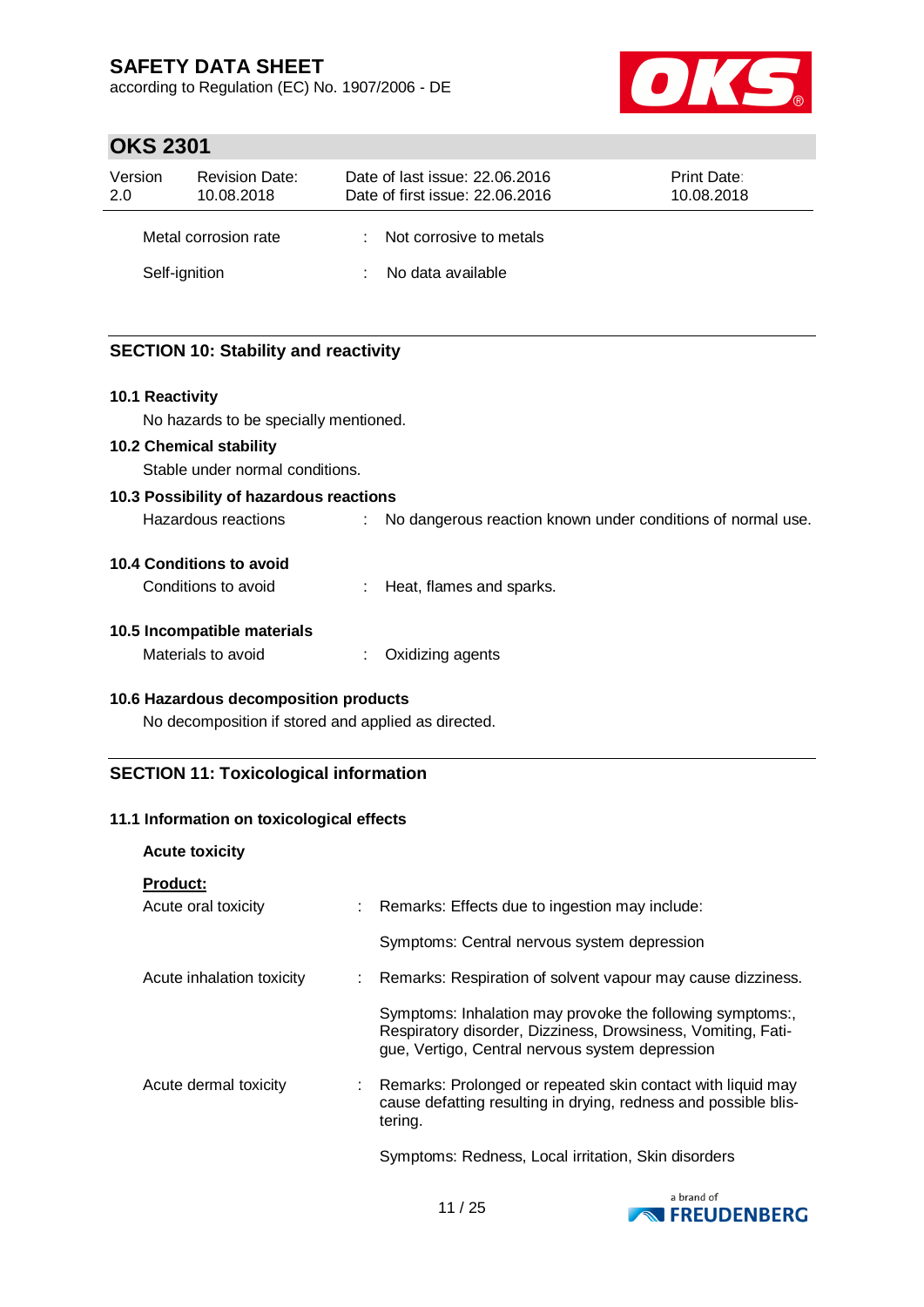according to Regulation (EC) No. 1907/2006 - DE



# **OKS 2301**

| Version | <b>Revision Date:</b> | Date of last issue: 22.06.2016  | <b>Print Date:</b> |
|---------|-----------------------|---------------------------------|--------------------|
| 2.0     | 10.08.2018            | Date of first issue: 22.06.2016 | 10.08.2018         |

## **Components:**

|                                            | Naphtha (petroleum), hydrotreated heavy; Low boiling point hydrogen treated naphtha: |                                                                                                                                                              |  |  |  |
|--------------------------------------------|--------------------------------------------------------------------------------------|--------------------------------------------------------------------------------------------------------------------------------------------------------------|--|--|--|
| Acute inhalation toxicity                  |                                                                                      | : Assessment: The substance or mixture is classified as specific<br>target organ toxicant, single exposure, category 3 with narcot-<br>ic effects.           |  |  |  |
| calcium bis(dinonylnaphthalenesulphonate): |                                                                                      |                                                                                                                                                              |  |  |  |
| Acute oral toxicity                        |                                                                                      | : LD50 (Rat): $> 5.000$ mg/kg                                                                                                                                |  |  |  |
| Acute dermal toxicity                      |                                                                                      | : LD50 (Rabbit): > 20.000 mg/kg                                                                                                                              |  |  |  |
|                                            |                                                                                      | Benzenesulfonic acid, mono-C16-24-alkyl derivs., calcium salts:                                                                                              |  |  |  |
| Acute oral toxicity                        |                                                                                      | LD50 (Rat): $> 5.000$ mg/kg<br>Method: OECD Test Guideline 401                                                                                               |  |  |  |
| Acute inhalation toxicity                  |                                                                                      | : $LC50 (Rat): > 1.9 mg/l$<br>Exposure time: 4 h<br>Test atmosphere: dust/mist<br>Assessment: The substance or mixture has no acute inhala-<br>tion toxicity |  |  |  |
| Acute dermal toxicity                      |                                                                                      | : $(Rabbit):$ > 5.000 mg/kg<br>Method: OECD Test Guideline 402<br>GLP: yes                                                                                   |  |  |  |
| butane:<br>Acute inhalation toxicity       |                                                                                      | : LC50 (Rat): 658 mg/l<br>Exposure time: 4 h<br>Test atmosphere: gas                                                                                         |  |  |  |
| isobutane:<br>Acute inhalation toxicity    |                                                                                      | : $LC50$ (Rat): 658 mg/l<br>Exposure time: 4 h<br>Test atmosphere: gas                                                                                       |  |  |  |

### **Skin corrosion/irritation**

## **Product:**

Remarks: This information is not available.

### **Components:**

**Naphtha (petroleum), hydrotreated heavy; Low boiling point hydrogen treated naphtha:** Result: Repeated exposure may cause skin dryness or cracking.

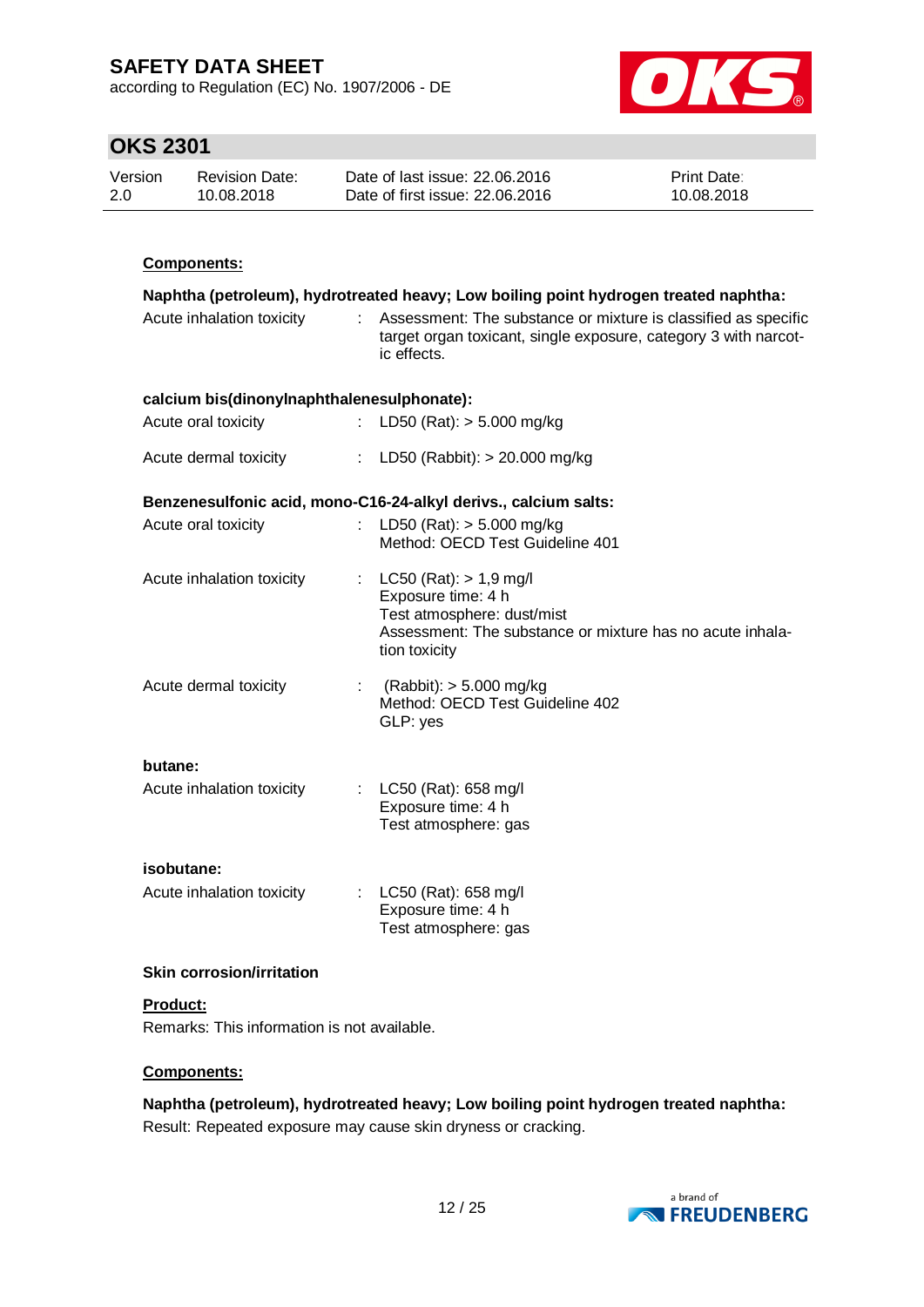according to Regulation (EC) No. 1907/2006 - DE



## **OKS 2301**

| Version | <b>Revision Date:</b> | Date of last issue: 22,06,2016  | <b>Print Date:</b> |
|---------|-----------------------|---------------------------------|--------------------|
| 2.0     | 10.08.2018            | Date of first issue: 22,06,2016 | 10.08.2018         |

#### **calcium bis(dinonylnaphthalenesulphonate):**

Species: Rabbit Assessment: Irritating to skin. Result: Irritating to skin.

#### **Benzenesulfonic acid, mono-C16-24-alkyl derivs., calcium salts:**

Species: Rabbit Assessment: No skin irritation Method: OECD Test Guideline 404 Result: No skin irritation

#### **Serious eye damage/eye irritation**

#### **Product:**

Remarks: Contact with eyes may cause irritation.

#### **Components:**

#### **calcium bis(dinonylnaphthalenesulphonate):**

Species: Rabbit Assessment: Irritating to eyes. Result: Irritating to eyes.

#### **Benzenesulfonic acid, mono-C16-24-alkyl derivs., calcium salts:**

Species: Rabbit Assessment: No eye irritation Method: OECD Test Guideline 405 Result: No eye irritation

#### **Respiratory or skin sensitisation**

**Product:** Remarks: This information is not available.

### **Components:**

#### **calcium bis(dinonylnaphthalenesulphonate):**

Species: Guinea pig Assessment: May cause sensitisation by skin contact. Result: May cause sensitisation by skin contact.

#### **Benzenesulfonic acid, mono-C16-24-alkyl derivs., calcium salts:**

Test Type: Buehler Test Species: Guinea pig Assessment: The product is a skin sensitiser, sub-category 1B. Result: The product is a skin sensitiser, sub-category 1B.

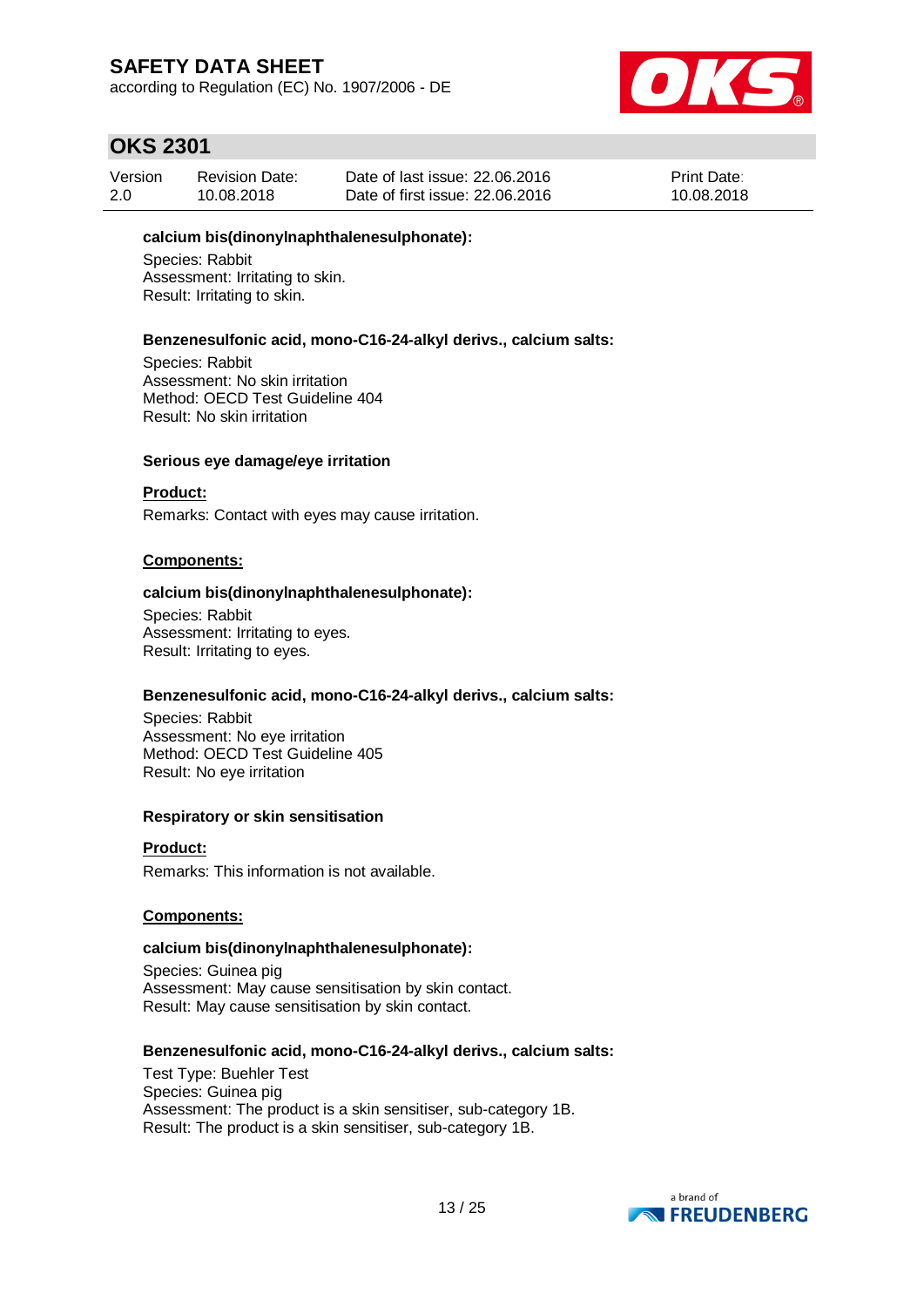according to Regulation (EC) No. 1907/2006 - DE



| Version<br>2.0 |                 | <b>Revision Date:</b><br>10.08.2018        |                               | Date of last issue: 22.06.2016<br>Date of first issue: 22.06.2016                                                                       | Print Date:<br>10.08.2018 |
|----------------|-----------------|--------------------------------------------|-------------------------------|-----------------------------------------------------------------------------------------------------------------------------------------|---------------------------|
|                |                 | <b>Germ cell mutagenicity</b>              |                               |                                                                                                                                         |                           |
|                | Product:        |                                            |                               |                                                                                                                                         |                           |
|                |                 | Genotoxicity in vitro                      |                               | Remarks: No data available                                                                                                              |                           |
|                |                 | Genotoxicity in vivo                       |                               | Remarks: No data available                                                                                                              |                           |
|                |                 | Components:                                |                               |                                                                                                                                         |                           |
|                |                 |                                            |                               | Benzenesulfonic acid, mono-C16-24-alkyl derivs., calcium salts:                                                                         |                           |
|                |                 | Genotoxicity in vitro                      |                               | Test Type: In vitro mammalian cell gene mutation test<br>Method: OECD Test Guideline 476<br>Result: negative                            |                           |
|                |                 | Genotoxicity in vivo                       | ÷.                            | Test Type: Micronucleus test<br>Species: Mouse<br><b>Application Route: Oral</b><br>Method: OECD Test Guideline 474<br>Result: negative |                           |
|                | sessment        | Germ cell mutagenicity-As-                 |                               | Tests on bacterial or mammalian cell cultures did not show<br>mutagenic effects.                                                        |                           |
|                |                 | Carcinogenicity                            |                               |                                                                                                                                         |                           |
|                | <b>Product:</b> |                                            |                               |                                                                                                                                         |                           |
|                |                 | Remarks: No data available                 |                               |                                                                                                                                         |                           |
|                |                 | Components:                                |                               |                                                                                                                                         |                           |
|                |                 |                                            |                               | Benzenesulfonic acid, mono-C16-24-alkyl derivs., calcium salts:                                                                         |                           |
|                | ment            | Carcinogenicity - Assess-                  |                               | Not classifiable as a human carcinogen.                                                                                                 |                           |
|                |                 | <b>Reproductive toxicity</b>               |                               |                                                                                                                                         |                           |
|                | Product:        |                                            |                               |                                                                                                                                         |                           |
|                |                 | Effects on fertility                       |                               | Remarks: No data available                                                                                                              |                           |
|                | ment            | Effects on foetal develop-                 |                               | Remarks: No data available                                                                                                              |                           |
|                |                 | Components:                                |                               |                                                                                                                                         |                           |
|                |                 | calcium bis(dinonylnaphthalenesulphonate): |                               |                                                                                                                                         |                           |
|                | sessment        | Reproductive toxicity - As-                | $\mathcal{I}^{\mathcal{I}}$ . | No toxicity to reproduction                                                                                                             |                           |

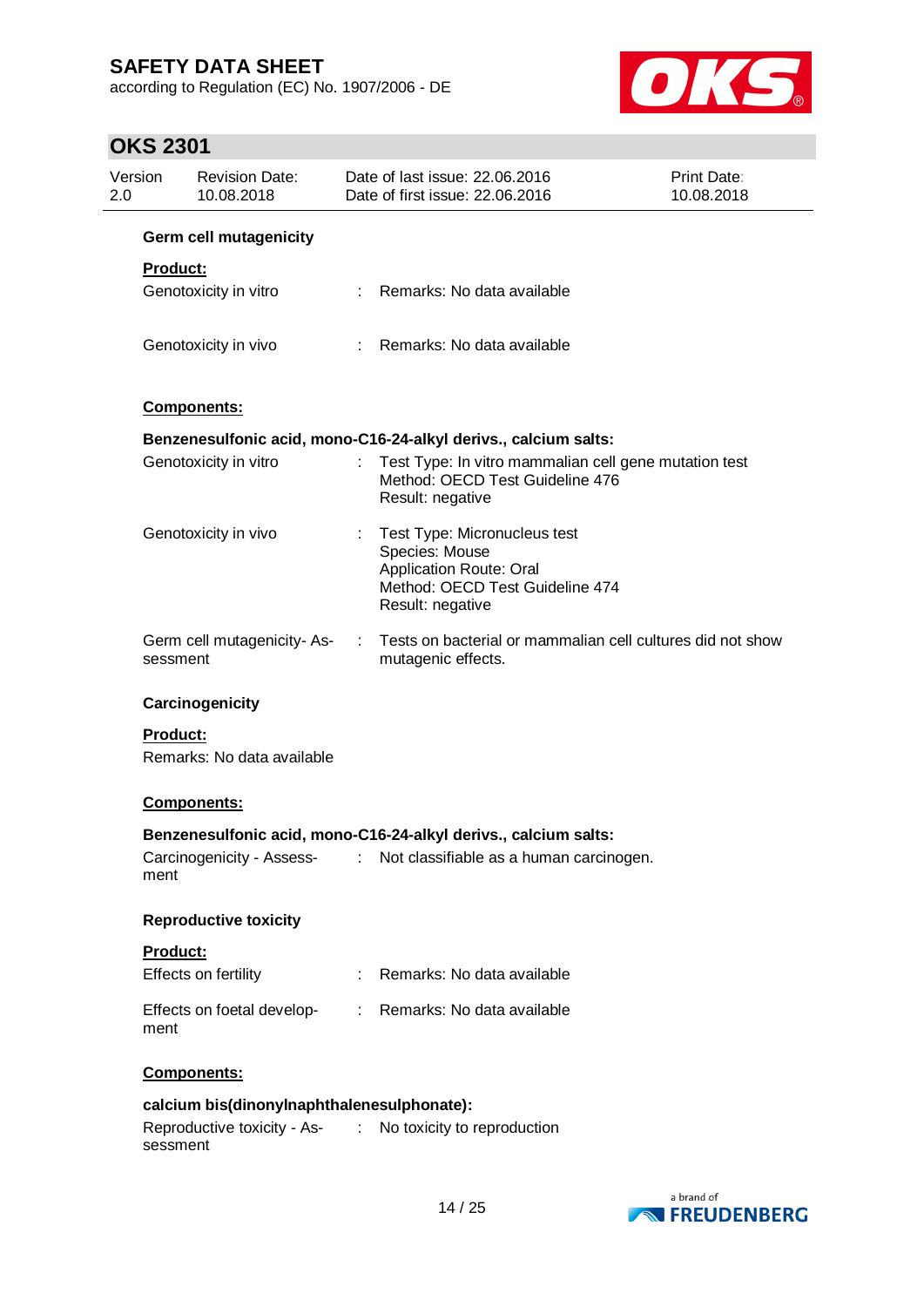according to Regulation (EC) No. 1907/2006 - DE



## **OKS 2301**

| Version | <b>Revision Date:</b> | Date of last issue: 22,06,2016  | <b>Print Date:</b> |
|---------|-----------------------|---------------------------------|--------------------|
| 2.0     | 10.08.2018            | Date of first issue: 22,06,2016 | 10.08.2018         |

### **Benzenesulfonic acid, mono-C16-24-alkyl derivs., calcium salts:**

| <b>Effects on fertility</b>             | : Test Type: reproductive and developmental toxicity study<br>Species: Rat<br><b>Application Route: Oral</b><br>General Toxicity - Parent: NOAEL: > 500 mg/kg body weight<br>General Toxicity F1: NOAEL: > 500 mg/kg body weight<br>Method: OECD Test Guideline 415 |
|-----------------------------------------|---------------------------------------------------------------------------------------------------------------------------------------------------------------------------------------------------------------------------------------------------------------------|
| Reproductive toxicity - As-<br>sessment | No toxicity to reproduction<br>No toxicity to reproduction                                                                                                                                                                                                          |

### **STOT - single exposure**

#### **Components:**

#### **Naphtha (petroleum), hydrotreated heavy; Low boiling point hydrogen treated naphtha:**

Exposure routes: Inhalation Assessment: The substance or mixture is classified as specific target organ toxicant, single exposure, category 3 with narcotic effects.

#### **calcium bis(dinonylnaphthalenesulphonate):**

Assessment: The substance or mixture is not classified as specific target organ toxicant, single exposure.

#### **Benzenesulfonic acid, mono-C16-24-alkyl derivs., calcium salts:**

Assessment: The substance or mixture is not classified as specific target organ toxicant, single exposure.

#### **STOT - repeated exposure**

#### **Components:**

#### **calcium bis(dinonylnaphthalenesulphonate):**

Assessment: The substance or mixture is not classified as specific target organ toxicant, repeated exposure.

#### **Benzenesulfonic acid, mono-C16-24-alkyl derivs., calcium salts:**

Assessment: The substance or mixture is not classified as specific target organ toxicant, repeated exposure.

#### **Repeated dose toxicity**

#### **Product:**

Remarks: This information is not available.

### **Components:**

### **Benzenesulfonic acid, mono-C16-24-alkyl derivs., calcium salts:**

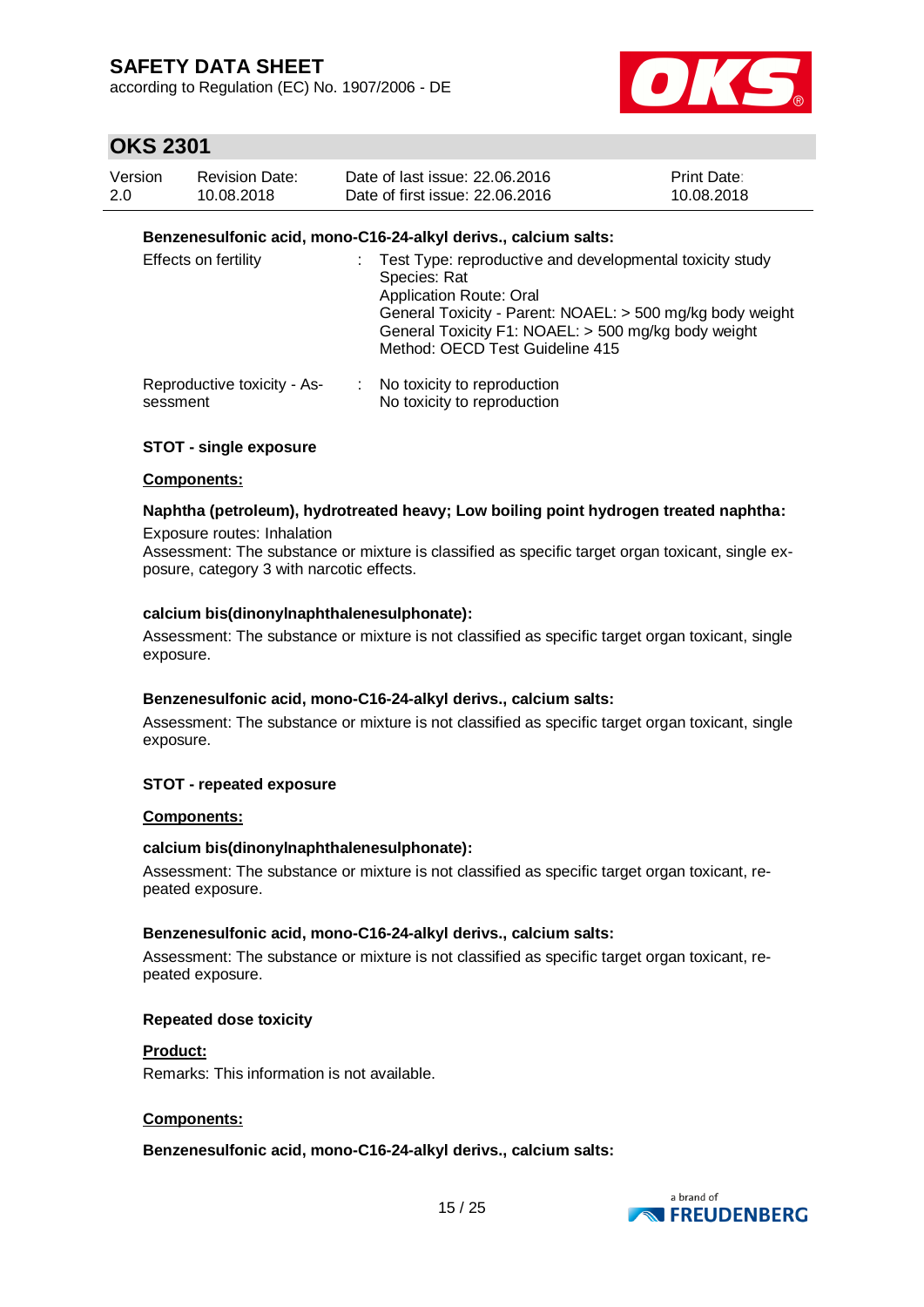according to Regulation (EC) No. 1907/2006 - DE



## **OKS 2301**

| Version | <b>Revision Date:</b> | Date of last issue: 22,06,2016  | <b>Print Date:</b> |
|---------|-----------------------|---------------------------------|--------------------|
| 2.0     | 10.08.2018            | Date of first issue: 22,06,2016 | 10.08.2018         |

Species: Rat NOAEL: 500 mg/kg NOAEL: 500 mg/kg Application Route: Oral Exposure time: 28 Method: OECD Test Guideline 407

Species: Rat NOAEL: 0,05 mg/l Application Route: Inhalation Test atmosphere: dust/mist Exposure time: 28 Method: OECD Test Guideline 412

Species: Rat NOAEL: > 1000 mg/kg NOAEL: > 1.000 mg/kg Application Route: Dermal Exposure time: 28 Method: OECD Test Guideline 410

### **Aspiration toxicity**

### **Product:**

May be fatal if swallowed and enters airways.

May be fatal if swallowed and enters airways.

### **Components:**

**Naphtha (petroleum), hydrotreated heavy; Low boiling point hydrogen treated naphtha:** May be fatal if swallowed and enters airways.

### **calcium bis(dinonylnaphthalenesulphonate):**

No aspiration toxicity classification

### **Further information**

#### **Product:**

Remarks: Information given is based on data on the components and the toxicology of similar products.

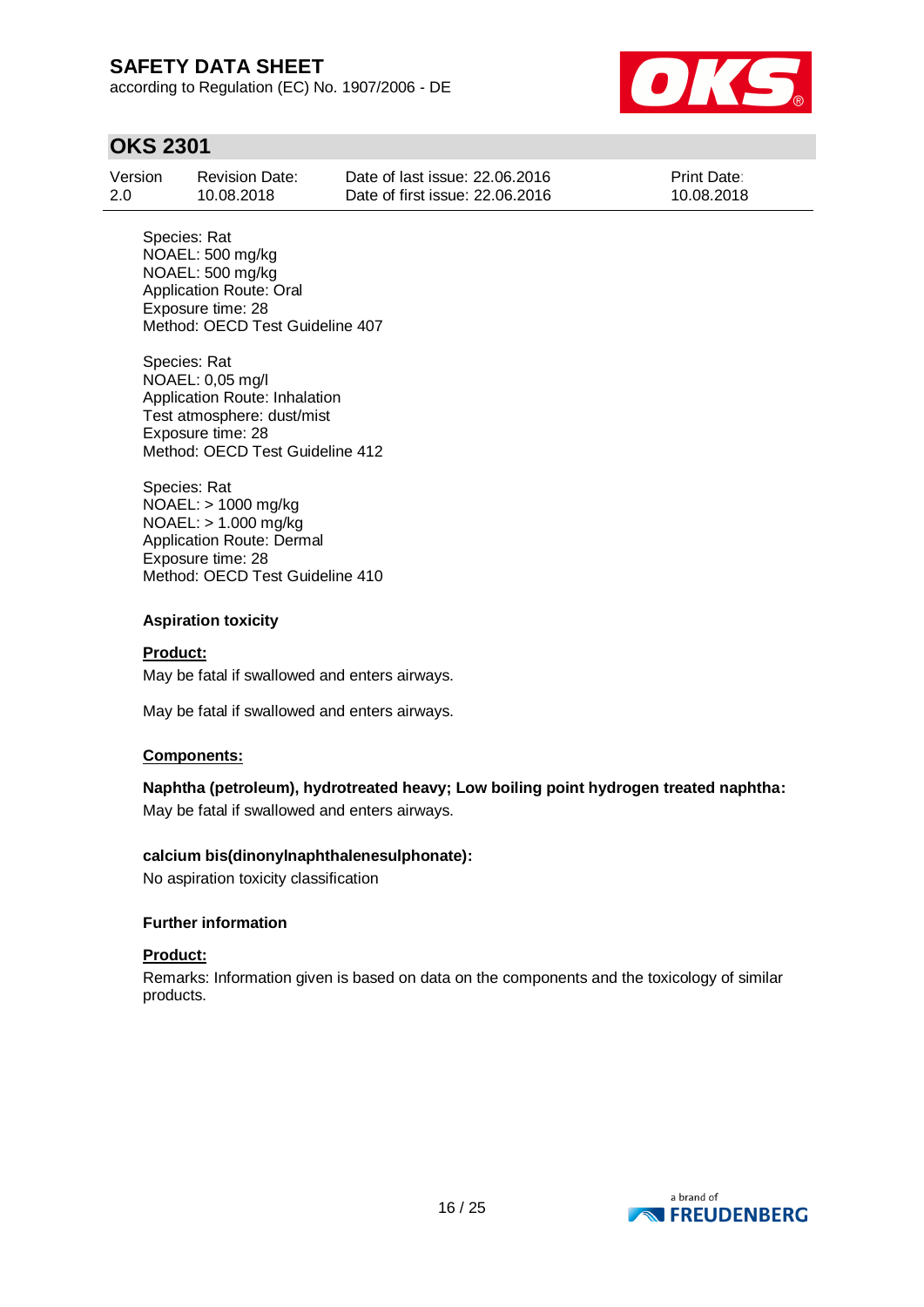according to Regulation (EC) No. 1907/2006 - DE



# **OKS 2301**

| Version | <b>Revision Date:</b> | Date of last issue: 22,06,2016  | <b>Print Date:</b> |
|---------|-----------------------|---------------------------------|--------------------|
| 2.0     | 10.08.2018            | Date of first issue: 22,06,2016 | 10.08.2018         |

## **SECTION 12: Ecological information**

#### **12.1 Toxicity**

### **Product:**

| Toxicity to fish                                                                    |   | Remarks: Toxic to aquatic organisms, may cause long-term<br>adverse effects in the aquatic environment. |
|-------------------------------------------------------------------------------------|---|---------------------------------------------------------------------------------------------------------|
| Toxicity to daphnia and other : Remarks: No data available<br>aquatic invertebrates |   |                                                                                                         |
| Toxicity to algae                                                                   |   | : Remarks: No data available                                                                            |
| Toxicity to microorganisms                                                          | ÷ | Remarks: No data available                                                                              |

#### **Components:**

#### **Naphtha (petroleum), hydrotreated heavy; Low boiling point hydrogen treated naphtha:**

| <b>Ecotoxicology Assessment</b>            |                            |                                                                                                                                                                                                                       |
|--------------------------------------------|----------------------------|-----------------------------------------------------------------------------------------------------------------------------------------------------------------------------------------------------------------------|
| Acute aquatic toxicity                     | $\mathbb{R}^n$             | Toxic to aquatic life.                                                                                                                                                                                                |
| Chronic aquatic toxicity                   |                            | : Toxic to aquatic life with long lasting effects.                                                                                                                                                                    |
| calcium bis(dinonylnaphthalenesulphonate): |                            |                                                                                                                                                                                                                       |
| Toxicity to fish                           | $\mathcal{D}^{\text{max}}$ | LC50 (Cyprinus carpio (Carp)): > 0,28 mg/l<br>Exposure time: 96 h<br>Test Type: static test<br>Method: OECD Test Guideline 203<br>Remarks: No toxicity at the limit of solubility                                     |
| aquatic invertebrates                      |                            | Toxicity to daphnia and other : EC50 (Daphnia magna (Water flea)): > 0,27 mg/l<br>Exposure time: 48 h<br>Test Type: static test<br>Method: OECD Test Guideline 202<br>Remarks: No toxicity at the limit of solubility |
| <b>Ecotoxicology Assessment</b>            |                            |                                                                                                                                                                                                                       |
| Chronic aquatic toxicity                   | $\mathcal{L}$              | This product has no known ecotoxicological effects.                                                                                                                                                                   |
|                                            |                            | Benzenesulfonic acid, mono-C16-24-alkyl derivs., calcium salts:                                                                                                                                                       |
| Toxicity to fish                           | ÷                          | LC50 (Pimephales promelas (fathead minnow)): > 10.000 mg/l<br>Exposure time: 96 h<br>Test Type: static test<br>Method: OECD Test Guideline 203<br>Remarks: No toxicity at the limit of solubility                     |
|                                            |                            | Toxicity to daphnia and other : EC50 (Daphnia magna (Water flea)): > 1.000 mg/l                                                                                                                                       |
|                                            |                            |                                                                                                                                                                                                                       |

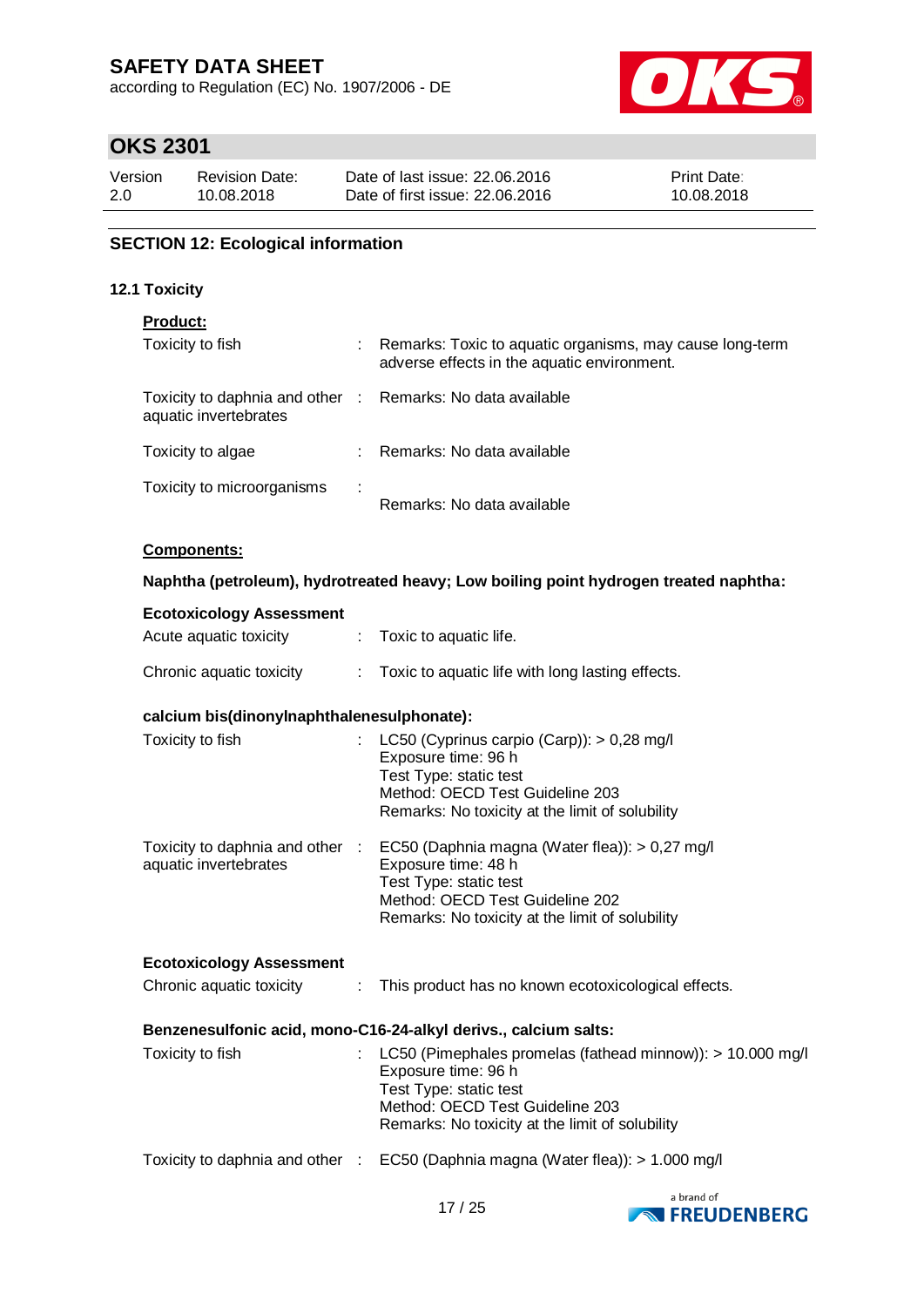according to Regulation (EC) No. 1907/2006 - DE



| 2.0 | Version         | <b>Revision Date:</b><br>10.08.2018                         |                | Date of last issue: 22.06.2016<br>Date of first issue: 22.06.2016                                                                                                                                                       | <b>Print Date:</b><br>10.08.2018 |
|-----|-----------------|-------------------------------------------------------------|----------------|-------------------------------------------------------------------------------------------------------------------------------------------------------------------------------------------------------------------------|----------------------------------|
|     |                 | aquatic invertebrates                                       |                | Exposure time: 48 h<br>Test Type: static test<br>Method: OECD Test Guideline 202<br>Remarks: No toxicity at the limit of solubility                                                                                     |                                  |
|     |                 | Toxicity to algae                                           |                | EC50 (Pseudokirchneriella subcapitata (green algae)): ><br>1.500 mg/l<br>Exposure time: 72 h<br>Test Type: Growth inhibition<br>Remarks: No toxicity at the limit of solubility                                         |                                  |
|     |                 | Toxicity to microorganisms                                  | ÷.             | LC50 (activated sludge): > 10.000 mg/l<br>Exposure time: 3 h<br>Test Type: Respiration inhibition<br>Method: OECD Test Guideline 209                                                                                    |                                  |
|     |                 |                                                             |                |                                                                                                                                                                                                                         |                                  |
|     |                 | <b>Ecotoxicology Assessment</b><br>Chronic aquatic toxicity |                | This product has no known ecotoxicological effects., No toxici-<br>ty at the limit of solubility                                                                                                                        |                                  |
|     |                 | 12.2 Persistence and degradability                          |                |                                                                                                                                                                                                                         |                                  |
|     | <b>Product:</b> |                                                             |                |                                                                                                                                                                                                                         |                                  |
|     |                 | Biodegradability                                            | $\mathbb{R}^n$ | Remarks: No data available                                                                                                                                                                                              |                                  |
|     | ty              |                                                             |                | Physico-chemical removabili- : Remarks: No data available                                                                                                                                                               |                                  |
|     |                 | Components:                                                 |                |                                                                                                                                                                                                                         |                                  |
|     |                 | calcium bis(dinonylnaphthalenesulphonate):                  |                |                                                                                                                                                                                                                         |                                  |
|     |                 | Biodegradability                                            | t              | Result: Not readily biodegradable.                                                                                                                                                                                      |                                  |
|     |                 |                                                             |                | Benzenesulfonic acid, mono-C16-24-alkyl derivs., calcium salts:                                                                                                                                                         |                                  |
|     |                 |                                                             |                |                                                                                                                                                                                                                         |                                  |
|     |                 | Biodegradability                                            | t.             | Test Type: aerobic<br>Inoculum: activated sludge                                                                                                                                                                        |                                  |
|     |                 |                                                             |                | Result: Not rapidly biodegradable                                                                                                                                                                                       |                                  |
|     |                 |                                                             |                | Biodegradation: 8 %                                                                                                                                                                                                     |                                  |
|     |                 |                                                             |                | Exposure time: 28 d<br>Method: OECD Test Guideline 301D<br>GLP: yes                                                                                                                                                     |                                  |
|     |                 | 12.3 Bioaccumulative potential                              |                |                                                                                                                                                                                                                         |                                  |
|     | Product:        |                                                             |                |                                                                                                                                                                                                                         |                                  |
|     |                 | <b>Bioaccumulation</b>                                      |                | Remarks: This mixture contains no substance considered to<br>be persistent, bioaccumulating and toxic (PBT).<br>This mixture contains no substance considered to be very<br>persistent and very bioaccumulating (vPvB). |                                  |

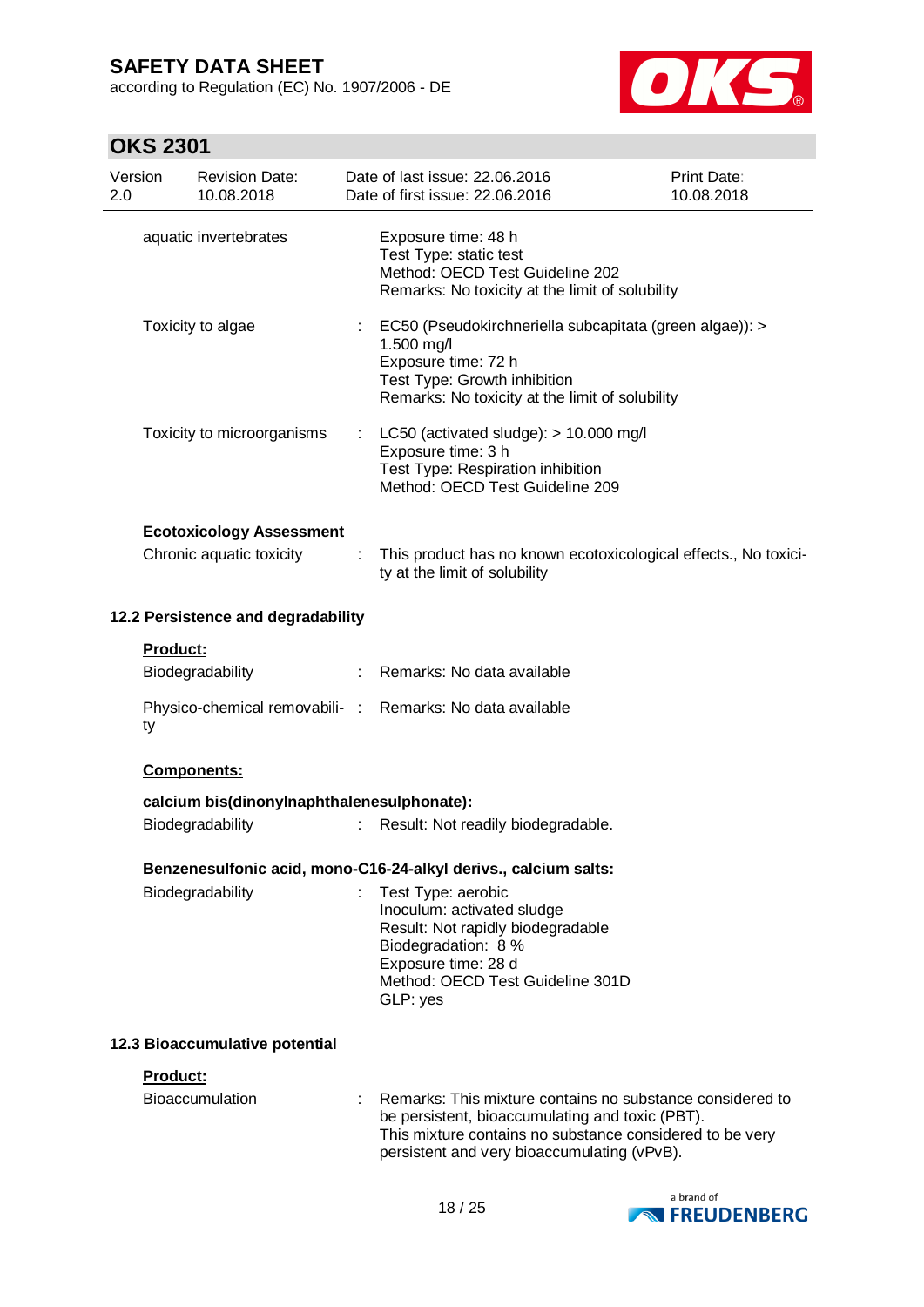according to Regulation (EC) No. 1907/2006 - DE



| ו טטב שווט<br>Version | <b>Revision Date:</b>                              |    | Date of last issue: 22.06.2016                                                                                                                                                                             | <b>Print Date:</b> |
|-----------------------|----------------------------------------------------|----|------------------------------------------------------------------------------------------------------------------------------------------------------------------------------------------------------------|--------------------|
| 2.0                   | 10.08.2018                                         |    | Date of first issue: 22.06.2016                                                                                                                                                                            | 10.08.2018         |
|                       | <b>Components:</b>                                 |    |                                                                                                                                                                                                            |                    |
|                       | calcium bis(dinonylnaphthalenesulphonate):         |    |                                                                                                                                                                                                            |                    |
|                       | Partition coefficient: n-<br>octanol/water         |    | : log Pow: 10,96                                                                                                                                                                                           |                    |
|                       |                                                    |    | Benzenesulfonic acid, mono-C16-24-alkyl derivs., calcium salts:                                                                                                                                            |                    |
|                       | Bioaccumulation                                    |    | Remarks: Due to the distribution coefficient n-octanol/water,<br>accumulation in organisms is possible.                                                                                                    |                    |
|                       | Partition coefficient: n-<br>octanol/water         | ÷. | log Pow: 16,09 (25 °C)                                                                                                                                                                                     |                    |
|                       | butane:                                            |    |                                                                                                                                                                                                            |                    |
|                       | Partition coefficient: n-<br>octanol/water         |    | : $log Pow: 2,89$<br>Method: OECD Test Guideline 107                                                                                                                                                       |                    |
|                       | propane:                                           |    |                                                                                                                                                                                                            |                    |
|                       | Partition coefficient: n-<br>octanol/water         | ÷. | log Pow: 2,36                                                                                                                                                                                              |                    |
|                       | isobutane:                                         |    |                                                                                                                                                                                                            |                    |
|                       | Partition coefficient: n-<br>octanol/water         |    | : $log Pow: 2,88$<br>Method: OECD Test Guideline 107                                                                                                                                                       |                    |
|                       | 12.4 Mobility in soil                              |    |                                                                                                                                                                                                            |                    |
|                       | Product:                                           |    |                                                                                                                                                                                                            |                    |
|                       | <b>Mobility</b>                                    |    | Remarks: No data available                                                                                                                                                                                 |                    |
|                       | Distribution among environ-<br>mental compartments |    | Remarks: No data available                                                                                                                                                                                 |                    |
|                       | 12.5 Results of PBT and vPvB assessment            |    |                                                                                                                                                                                                            |                    |
|                       | Product:                                           |    |                                                                                                                                                                                                            |                    |
|                       | Assessment                                         |    | This substance/mixture contains no components considered<br>to be either persistent, bioaccumulative and toxic (PBT), or<br>very persistent and very bioaccumulative (vPvB) at levels of<br>0.1% or higher |                    |
|                       | Components:                                        |    |                                                                                                                                                                                                            |                    |
|                       | calcium bis(dinonylnaphthalenesulphonate):         |    |                                                                                                                                                                                                            |                    |
|                       | Assessment                                         |    | Non-classified PBT substance. Non-classified vPvB sub-<br>stance.                                                                                                                                          |                    |

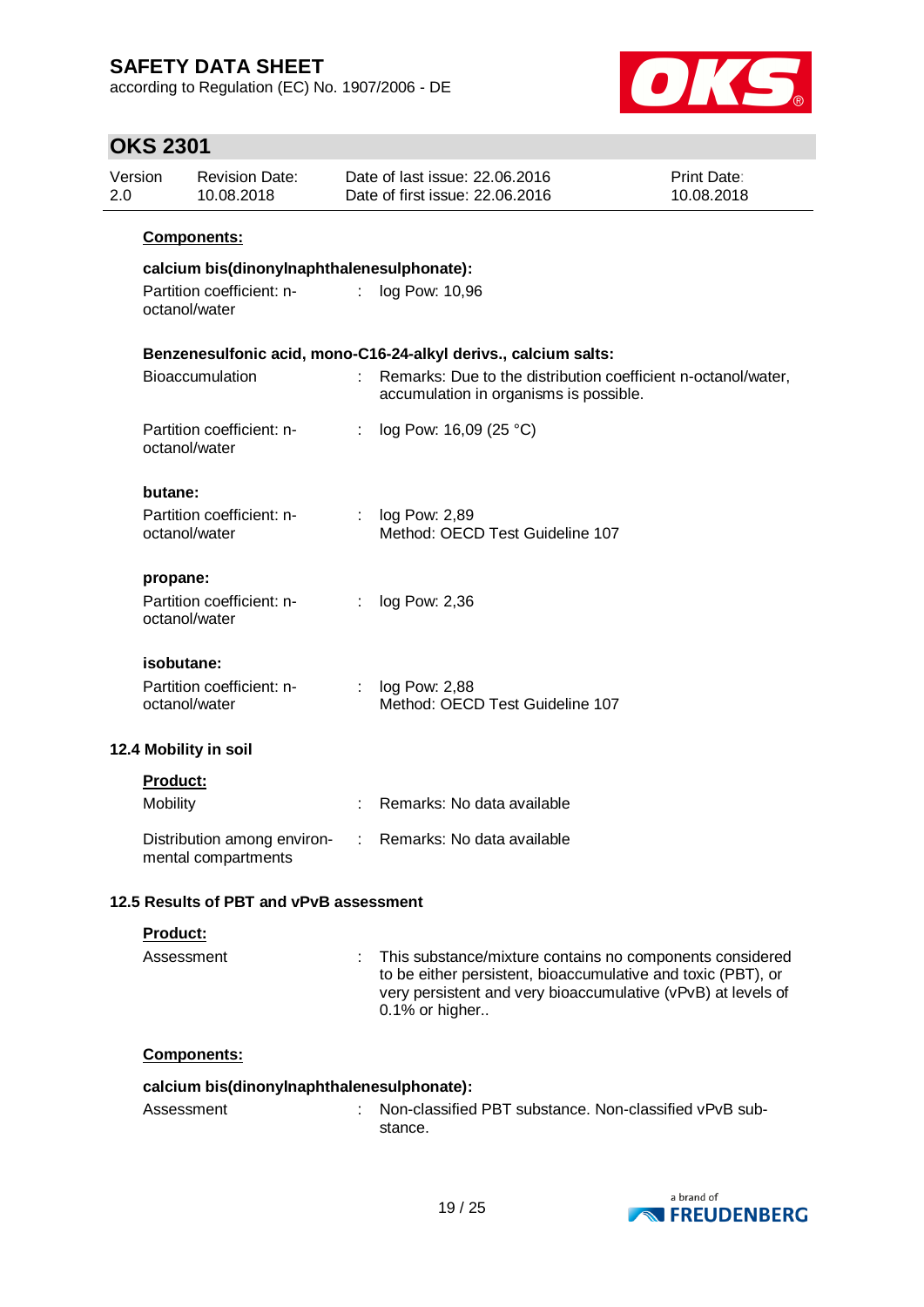according to Regulation (EC) No. 1907/2006 - DE



## **OKS 2301**

| Version | Revision Date: | Date of last issue: 22,06,2016  | <b>Print Date:</b> |
|---------|----------------|---------------------------------|--------------------|
| 2.0     | 10.08.2018     | Date of first issue: 22,06,2016 | 10.08.2018         |

#### **12.6 Other adverse effects**

## **Product:**

Additional ecological informa- : Toxic to aquatic life with long lasting effects. tion

### **SECTION 13: Disposal considerations**

| 13.1 Waste treatment methods |  |                                                                                                                                                                                                                                                                        |
|------------------------------|--|------------------------------------------------------------------------------------------------------------------------------------------------------------------------------------------------------------------------------------------------------------------------|
| Product                      |  | Do not dispose of with domestic refuse.<br>Dispose of as hazardous waste in compliance with local and<br>national regulations.                                                                                                                                         |
|                              |  | Waste codes should be assigned by the user based on the<br>application for which the product was used.                                                                                                                                                                 |
| Contaminated packaging       |  | Packaging that is not properly emptied must be disposed of as<br>the unused product.<br>Offer empty spray cans to an established disposal company.<br>Pressurized container: Do not pierce or burn, even after use.<br>The following Waste Codes are only suggestions: |

## **SECTION 14: Transport information**

| 14.1 UN number                  |                             |                                                             |
|---------------------------------|-----------------------------|-------------------------------------------------------------|
| <b>ADR</b>                      |                             | : UN 1950                                                   |
| <b>IMDG</b>                     | ÷.                          | <b>UN 1950</b>                                              |
| <b>IATA</b>                     |                             | : UN 1950                                                   |
| 14.2 UN proper shipping name    |                             |                                                             |
| <b>ADR</b>                      | $\mathcal{F}_{\mathcal{A}}$ | <b>AEROSOLS</b>                                             |
| <b>IMDG</b>                     | ÷                           | <b>AEROSOLS</b><br>(Naphtha, petroleum, hydrotreated heavy) |
| <b>IATA</b>                     |                             | Aerosols, flammable                                         |
| 14.3 Transport hazard class(es) |                             |                                                             |
| <b>ADR</b>                      | t.                          | 2                                                           |
| <b>IMDG</b>                     |                             | $\therefore$ 2.1                                            |
| <b>IATA</b>                     |                             | $\therefore$ 2.1                                            |
| 14.4 Packing group              |                             |                                                             |
| <b>ADR</b>                      |                             |                                                             |

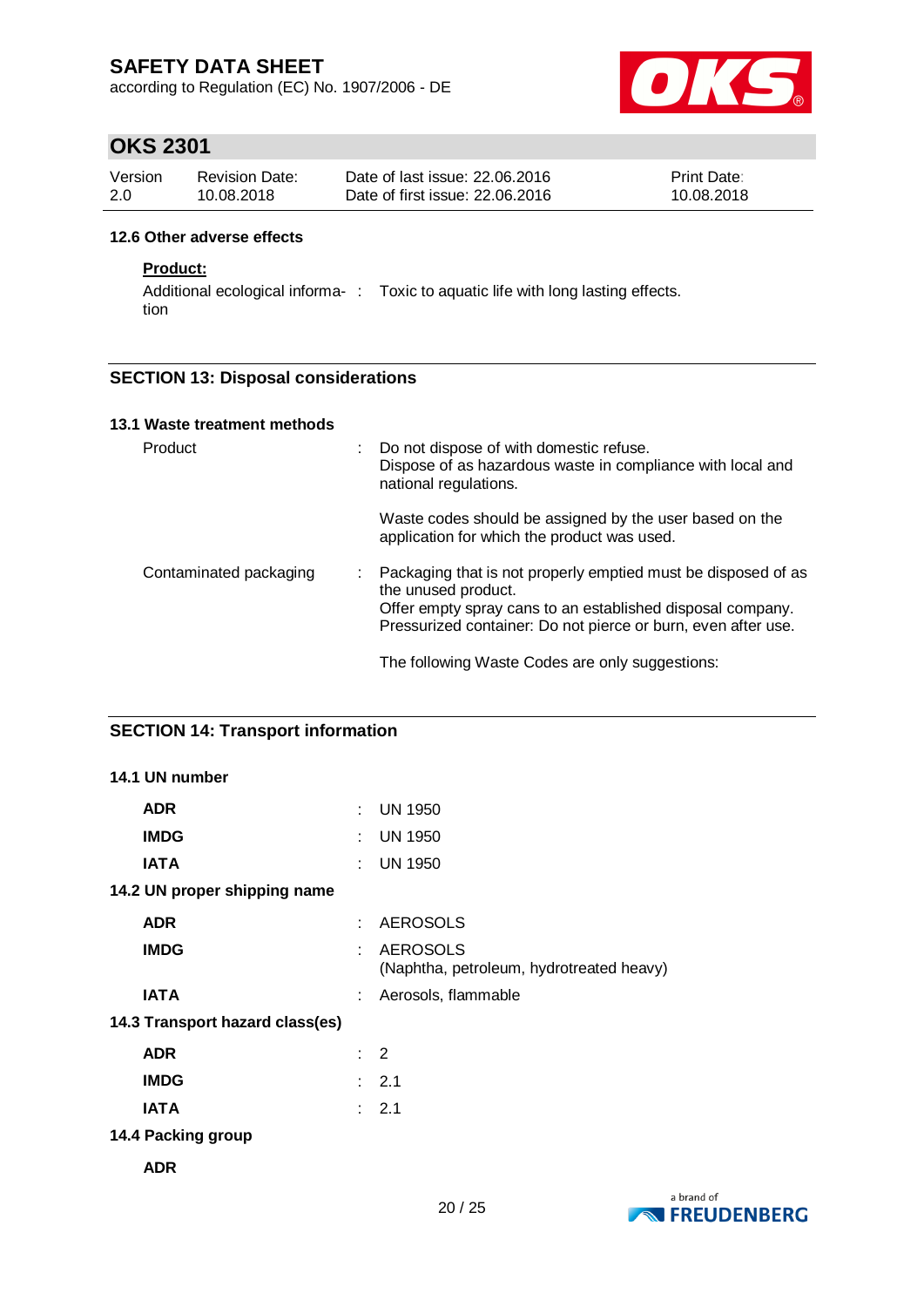according to Regulation (EC) No. 1907/2006 - DE



## **OKS 2301**

| Version<br>2.0                                                        |                                                                         | <b>Revision Date:</b><br>10.08.2018                                                                  |    | Date of last issue: 22.06.2016<br>Date of first issue: 22.06.2016 | <b>Print Date:</b><br>10.08.2018 |  |  |
|-----------------------------------------------------------------------|-------------------------------------------------------------------------|------------------------------------------------------------------------------------------------------|----|-------------------------------------------------------------------|----------------------------------|--|--|
|                                                                       | Labels                                                                  | Packing group<br><b>Classification Code</b><br>Tunnel restriction code                               |    | Not assigned by regulation<br>5F<br>2.1<br>(D)                    |                                  |  |  |
|                                                                       | <b>IMDG</b><br>Labels<br>EmS Code                                       | Packing group                                                                                        |    | Not assigned by regulation<br>2.1<br>$F-D, S-U$                   |                                  |  |  |
|                                                                       | aircraft)<br>Labels                                                     | <b>IATA (Cargo)</b><br>Packing instruction (cargo<br>Packing instruction (LQ)<br>Packing group       |    | 203<br>Y203<br>Not assigned by regulation<br>Flammable Gas        |                                  |  |  |
|                                                                       | ger aircraft)<br>Labels                                                 | <b>IATA (Passenger)</b><br>Packing instruction (passen-<br>Packing instruction (LQ)<br>Packing group | ÷. | 203<br>Y203<br>Not assigned by regulation<br><b>Flammable Gas</b> |                                  |  |  |
|                                                                       |                                                                         | <b>14.5 Environmental hazards</b>                                                                    |    |                                                                   |                                  |  |  |
|                                                                       | <b>ADR</b>                                                              | Environmentally hazardous                                                                            |    | yes                                                               |                                  |  |  |
|                                                                       | <b>IMDG</b>                                                             | Marine pollutant                                                                                     |    | yes                                                               |                                  |  |  |
|                                                                       |                                                                         | IATA (Passenger)<br>Environmentally hazardous                                                        |    | no                                                                |                                  |  |  |
|                                                                       |                                                                         | <b>IATA (Cargo)</b><br>Environmentally hazardous                                                     | ÷  | no                                                                |                                  |  |  |
| 14.6 Special precautions for user<br>No special precautions required. |                                                                         |                                                                                                      |    |                                                                   |                                  |  |  |
|                                                                       | 14.7 Transport in bulk according to Annex II of Marpol and the IBC Code |                                                                                                      |    |                                                                   |                                  |  |  |
|                                                                       | <b>Remarks</b>                                                          |                                                                                                      |    | Not applicable for product as supplied.                           |                                  |  |  |

## **SECTION 15: Regulatory information**

## **15.1 Safety, health and environmental regulations/legislation specific for the substance or mixture**

| REACH - Candidate List of Substances of Very High<br>Concern for Authorisation (Article 59). | : This product does not contain sub-<br>stances of very high concern (Regu-<br>lation (EC) No 1907/2006 (REACH),<br>Article 57). |
|----------------------------------------------------------------------------------------------|----------------------------------------------------------------------------------------------------------------------------------|
| REACH - List of substances subject to authorisation<br>(Annex XIV)                           | $:$ Not applicable                                                                                                               |

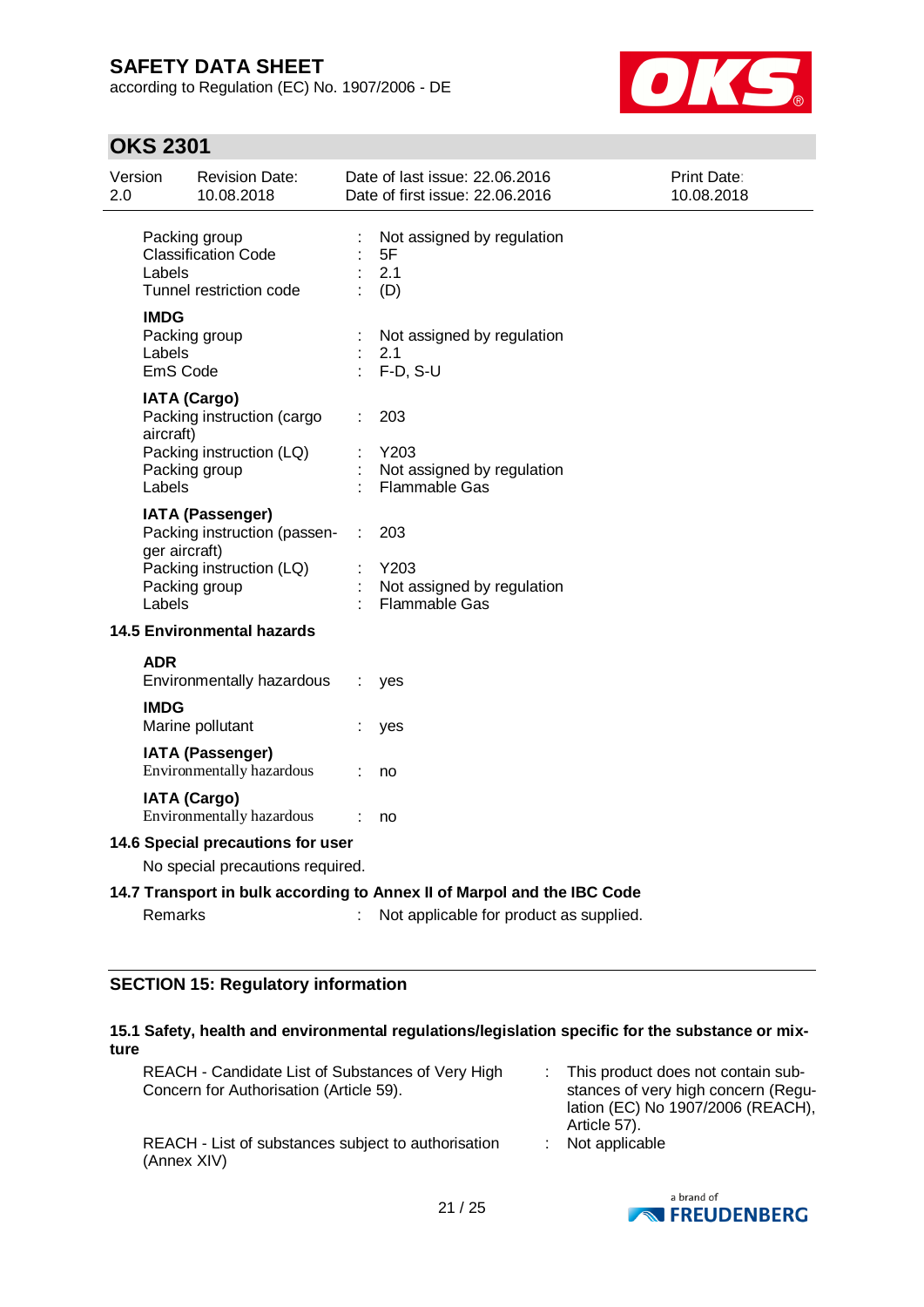according to Regulation (EC) No. 1907/2006 - DE



| Version<br>2.0 |                  | <b>Revision Date:</b><br>10.08.2018                                                                                                                  | Date of last issue: 22.06.2016<br>Date of first issue: 22.06.2016                                                                                                                                                                                                                                                                                                                                                              | Print Date:<br>10.08.2018 |                    |  |                     |
|----------------|------------------|------------------------------------------------------------------------------------------------------------------------------------------------------|--------------------------------------------------------------------------------------------------------------------------------------------------------------------------------------------------------------------------------------------------------------------------------------------------------------------------------------------------------------------------------------------------------------------------------|---------------------------|--------------------|--|---------------------|
|                |                  | lete the ozone layer                                                                                                                                 | Regulation (EC) No 1005/2009 on substances that dep-<br>- 11                                                                                                                                                                                                                                                                                                                                                                   |                           | Not applicable     |  |                     |
|                | lutants          |                                                                                                                                                      | Regulation (EC) No 850/2004 on persistent organic pol-<br>$\sim 100$                                                                                                                                                                                                                                                                                                                                                           |                           | Not applicable     |  |                     |
|                |                  | Regulation (EC) No 649/2012 of the European Parlia-<br>of dangerous chemicals                                                                        | ÷.<br>ment and the Council concerning the export and import                                                                                                                                                                                                                                                                                                                                                                    |                           | Not applicable     |  |                     |
|                |                  | REACH - Restrictions on the manufacture, placing on<br>the market and use of certain dangerous substances,<br>preparations and articles (Annex XVII) |                                                                                                                                                                                                                                                                                                                                                                                                                                |                           | Not applicable     |  |                     |
|                |                  |                                                                                                                                                      | Seveso III: Directive 2012/18/EU of the European Parliament and of the Council on the control of<br>major-accident hazards involving dangerous substances.                                                                                                                                                                                                                                                                     |                           |                    |  |                     |
|                | P <sub>3</sub> a |                                                                                                                                                      | <b>FLAMMABLE AEROSOLS</b>                                                                                                                                                                                                                                                                                                                                                                                                      |                           | Quantity 1<br>150t |  | Quantity 2<br>500 t |
|                | E <sub>2</sub>   |                                                                                                                                                      | <b>ENVIRONMENTAL</b><br><b>HAZARDS</b>                                                                                                                                                                                                                                                                                                                                                                                         |                           | 200t               |  | 500t                |
|                | P <sub>2</sub>   |                                                                                                                                                      |                                                                                                                                                                                                                                                                                                                                                                                                                                |                           |                    |  |                     |
|                | 34               |                                                                                                                                                      | Petroleum products: (a)<br>gasolines and naphthas,<br>(b) kerosenes (including jet<br>fuels), (c) gas oils (includ-<br>ing diesel fuels, home<br>heating oils and gas oil<br>blending streams), (d)<br>heavy fuel oils (e) alterna-<br>tive fuels serving the same<br>purposes and with similar<br>properties as regards<br>flammability and environ-<br>mental hazards as the<br>products referred to in<br>points (a) to (d) |                           | 2.500 t            |  | 25.000 t            |
|                | (Germany)        | Water contaminating class                                                                                                                            | WGK 2 significantly water endangering<br>Classification according to AwSV, Annex 1 (5.2)                                                                                                                                                                                                                                                                                                                                       |                           |                    |  |                     |
|                |                  | TA Luft List (Germany)                                                                                                                               | Total dust:<br>others: 0,65 %                                                                                                                                                                                                                                                                                                                                                                                                  |                           |                    |  |                     |
|                |                  |                                                                                                                                                      | Inorganic substances in powdered form:<br>Not applicable<br>Inorganic substances in vapour or gaseous form:<br>Not applicable<br>Organic Substances:                                                                                                                                                                                                                                                                           |                           |                    |  |                     |

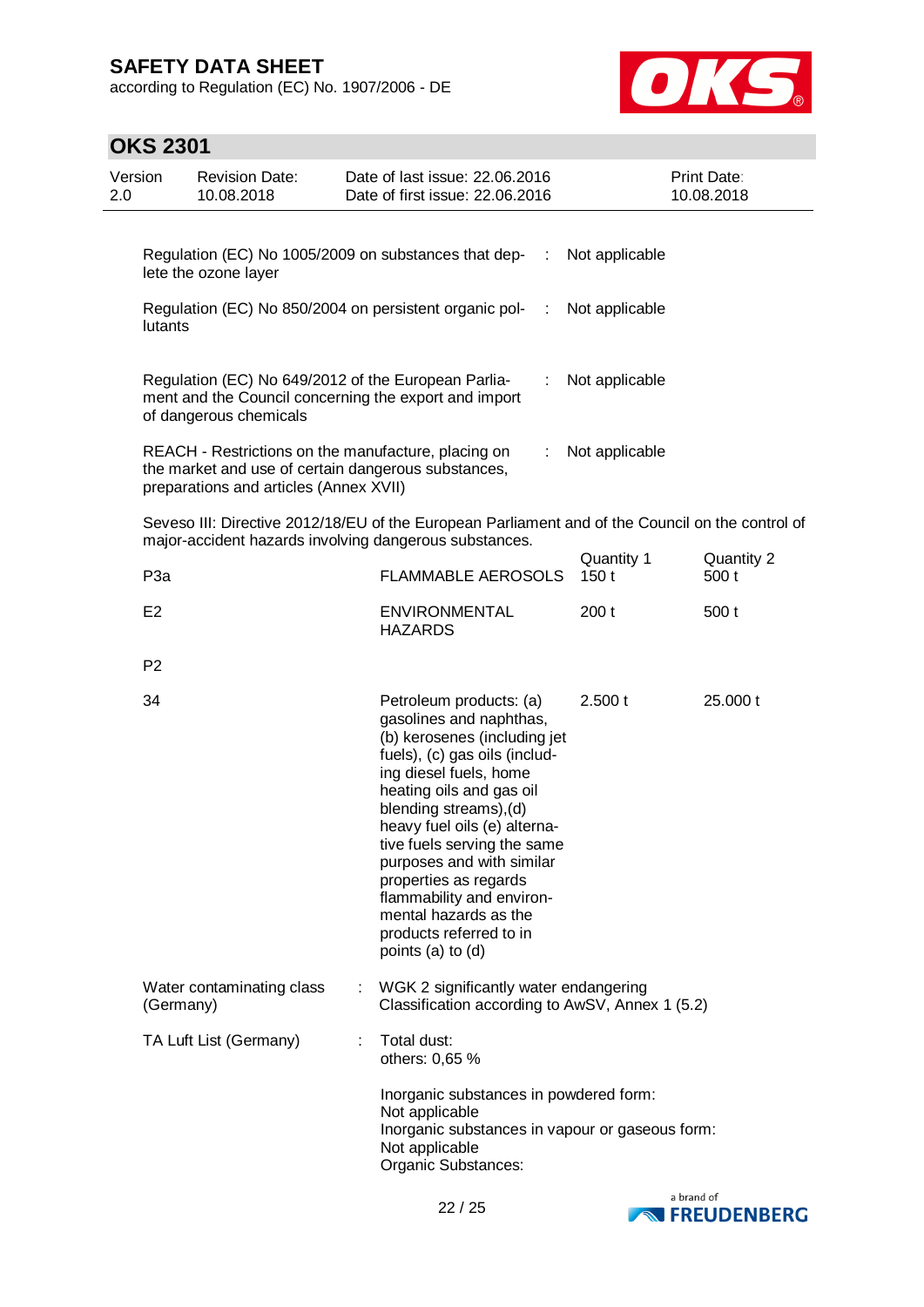according to Regulation (EC) No. 1907/2006 - DE



# **OKS 2301**

| Version<br>2.0             | <b>Revision Date:</b><br>10.08.2018 | Date of last issue: 22.06.2016<br>Date of first issue: 22.06.2016                                                                                                                                              | Print Date:<br>10.08.2018 |
|----------------------------|-------------------------------------|----------------------------------------------------------------------------------------------------------------------------------------------------------------------------------------------------------------|---------------------------|
|                            |                                     | others: 48,74 %                                                                                                                                                                                                |                           |
|                            |                                     | Carcinogenic substances:<br>Not applicable<br>Mutagenic:<br>Not applicable<br>Toxic to reproduction:<br>Not applicable                                                                                         |                           |
| Volatile organic compounds |                                     | Directive 2010/75/EU of 24 November 2010 on industrial<br>emissions (integrated pollution prevention and control)<br>Volatile organic compounds (VOC) content: 90,91 %<br>Remarks: VOC content excluding water |                           |

Other regulations:

Take note of Directive 94/33/EC on the protection of young people at work or stricter national regulations, where applicable.

### **15.2 Chemical safety assessment**

This information is not available.

## **SECTION 16: Other information**

#### **Full text of H-Statements**

| H <sub>220</sub> | : Extremely flammable gas.                            |
|------------------|-------------------------------------------------------|
| H <sub>226</sub> | : Flammable liquid and vapour.                        |
| H <sub>280</sub> | : Contains gas under pressure; may explode if heated. |
| H <sub>304</sub> | May be fatal if swallowed and enters airways.         |
| H315             | Causes skin irritation.                               |
| H317             | : May cause an allergic skin reaction.                |
| H319             | : Causes serious eye irritation.                      |
| H336             | May cause drowsiness or dizziness.                    |
| H411             | Toxic to aquatic life with long lasting effects.      |

### **Full text of other abbreviations**

| Note C | t in | Some organic substances may be marketed either in a specif-<br>ic isomeric form or as a mixture of several isomers. In this<br>case the supplier must state on the label whether the sub-<br>stance is a specific isomer or a mixture of isomers. |
|--------|------|---------------------------------------------------------------------------------------------------------------------------------------------------------------------------------------------------------------------------------------------------|
| Note P |      | : The classification as a carcinogen or mutagen need not apply<br>if it can be shown that the substance contains less than 0.1 %                                                                                                                  |
|        |      | w/w benzene (Einecs No 200-753-7). When the substance is                                                                                                                                                                                          |

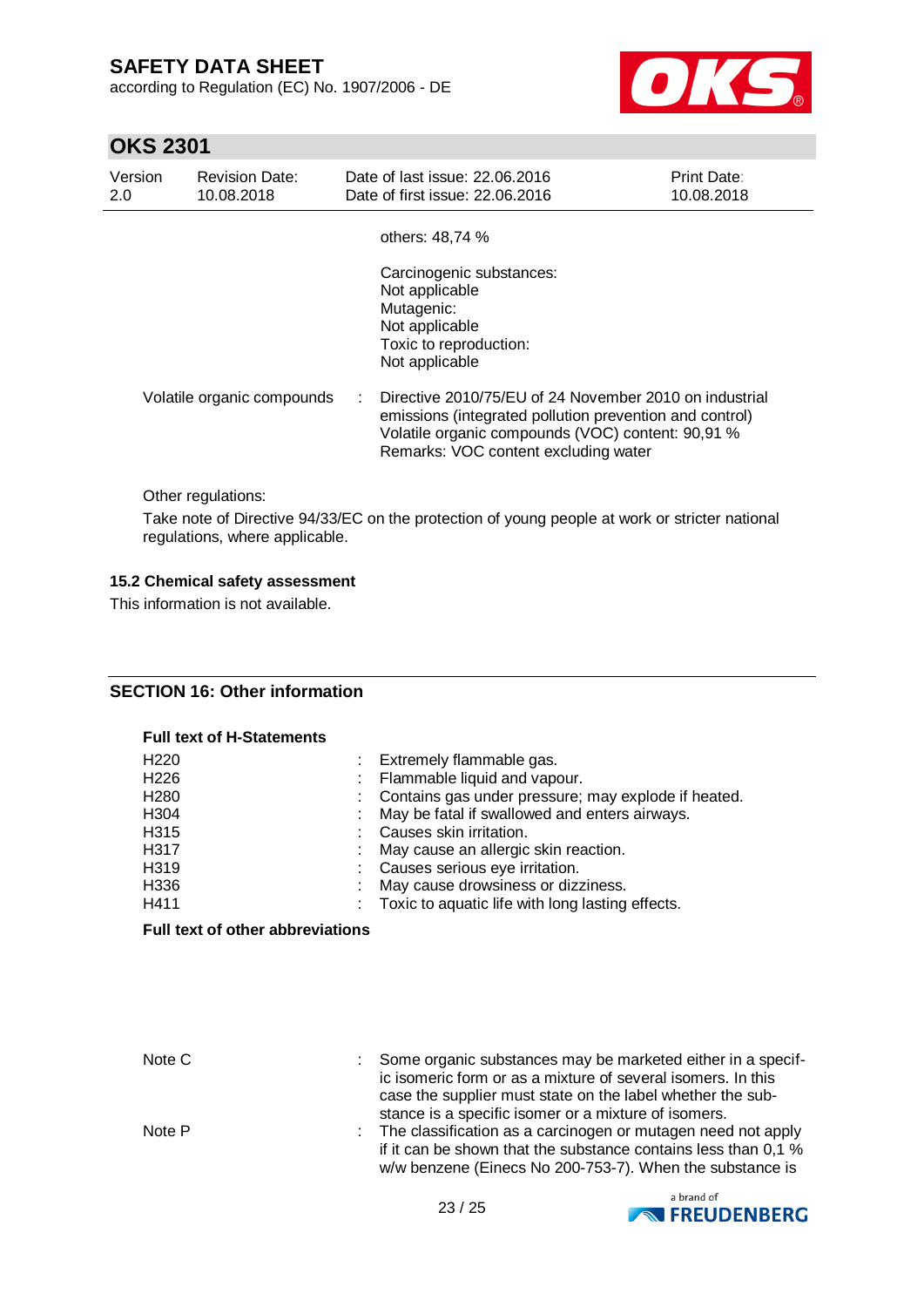according to Regulation (EC) No. 1907/2006 - DE



## **OKS 2301**

| Version | <b>Revision Date:</b> | Date of last issue: 22.06.2016                                                                                                                                                                                | Print Date: |
|---------|-----------------------|---------------------------------------------------------------------------------------------------------------------------------------------------------------------------------------------------------------|-------------|
| 2.0     | 10.08.2018            | Date of first issue: 22.06.2016                                                                                                                                                                               | 10.08.2018  |
|         |                       | not classified as a carcinogen at least the precautionary<br>statements (P102-)P260- P262-P301 + P310-P331 shall ap-<br>ply. This note applies only to certain complex oil-derived sub-<br>stances in Part 3. |             |

Note U (table 3.1) : When put on the market gases have to be classified as "Gases under pressure", in one of the groups compressed gas, liquefied gas, refrigerated liquefied gas or dissolved gas. The group depends on the physical state in which the gas is packaged and therefore has to be assigned case by case.

ADN - European Agreement concerning the International Carriage of Dangerous Goods by Inland Waterways; ADR - European Agreement concerning the International Carriage of Dangerous Goods by Road; AICS - Australian Inventory of Chemical Substances; ASTM - American Society for the Testing of Materials; bw - Body weight; CLP - Classification Labelling Packaging Regulation; Regulation (EC) No 1272/2008; CMR - Carcinogen, Mutagen or Reproductive Toxicant; DIN - Standard of the German Institute for Standardisation; DSL - Domestic Substances List (Canada); ECHA - European Chemicals Agency; EC-Number - European Community number; ECx - Concentration associated with x% response; ELx - Loading rate associated with x% response; EmS - Emergency Schedule; ENCS - Existing and New Chemical Substances (Japan); ErCx - Concentration associated with x% growth rate response; GHS - Globally Harmonized System; GLP - Good Laboratory Practice; IARC - International Agency for Research on Cancer; IATA - International Air Transport Association; IBC - International Code for the Construction and Equipment of Ships carrying Dangerous Chemicals in Bulk; IC50 - Half maximal inhibitory concentration; ICAO - International Civil Aviation Organization; IECSC - Inventory of Existing Chemical Substances in China; IMDG - International Maritime Dangerous Goods; IMO - International Maritime Organization; ISHL - Industrial Safety and Health Law (Japan); ISO - International Organisation for Standardization; KECI - Korea Existing Chemicals Inventory; LC50 - Lethal Concentration to 50 % of a test population; LD50 - Lethal Dose to 50% of a test population (Median Lethal Dose); MARPOL - International Convention for the Prevention of Pollution from Ships; n.o.s. - Not Otherwise Specified; NO(A)EC - No Observed (Adverse) Effect Concentration; NO(A)EL - No Observed (Adverse) Effect Level; NOELR - No Observable Effect Loading Rate; NZIoC - New Zealand Inventory of Chemicals; OECD - Organization for Economic Co-operation and Development; OPPTS - Office of Chemical Safety and Pollution Prevention; PBT - Persistent, Bioaccumulative and Toxic substance; PICCS - Philippines Inventory of Chemicals and Chemical Substances; (Q)SAR - (Quantitative) Structure Activity Relationship; REACH - Regulation (EC) No 1907/2006 of the European Parliament and of the Council concerning the Registration, Evaluation, Authorisation and Restriction of Chemicals; RID - Regulations concerning the International Carriage of Dangerous Goods by Rail; SADT - Self-Accelerating Decomposition Temperature; SDS - Safety Data Sheet; SVHC - Substance of Very High Concern; TCSI - Taiwan Chemical Substance Inventory; TRGS - Technical Rule for Hazardous Substances; TSCA - Toxic Substances Control Act (United States); UN - United Nations; vPvB - Very Persistent and Very Bioaccumulative

## **Further information**

| <b>Classification of the mixture:</b> | <b>Classification procedure:</b>    |                                     |
|---------------------------------------|-------------------------------------|-------------------------------------|
| Aerosol 1                             | H <sub>222</sub> , H <sub>229</sub> | Calculation method                  |
| STOT SE 3                             | H336                                | Calculation method                  |
| Asp. Tox. 1                           | H <sub>304</sub>                    | Based on product data or assessment |
| <b>Aquatic Chronic 2</b>              | H411                                | Calculation method                  |